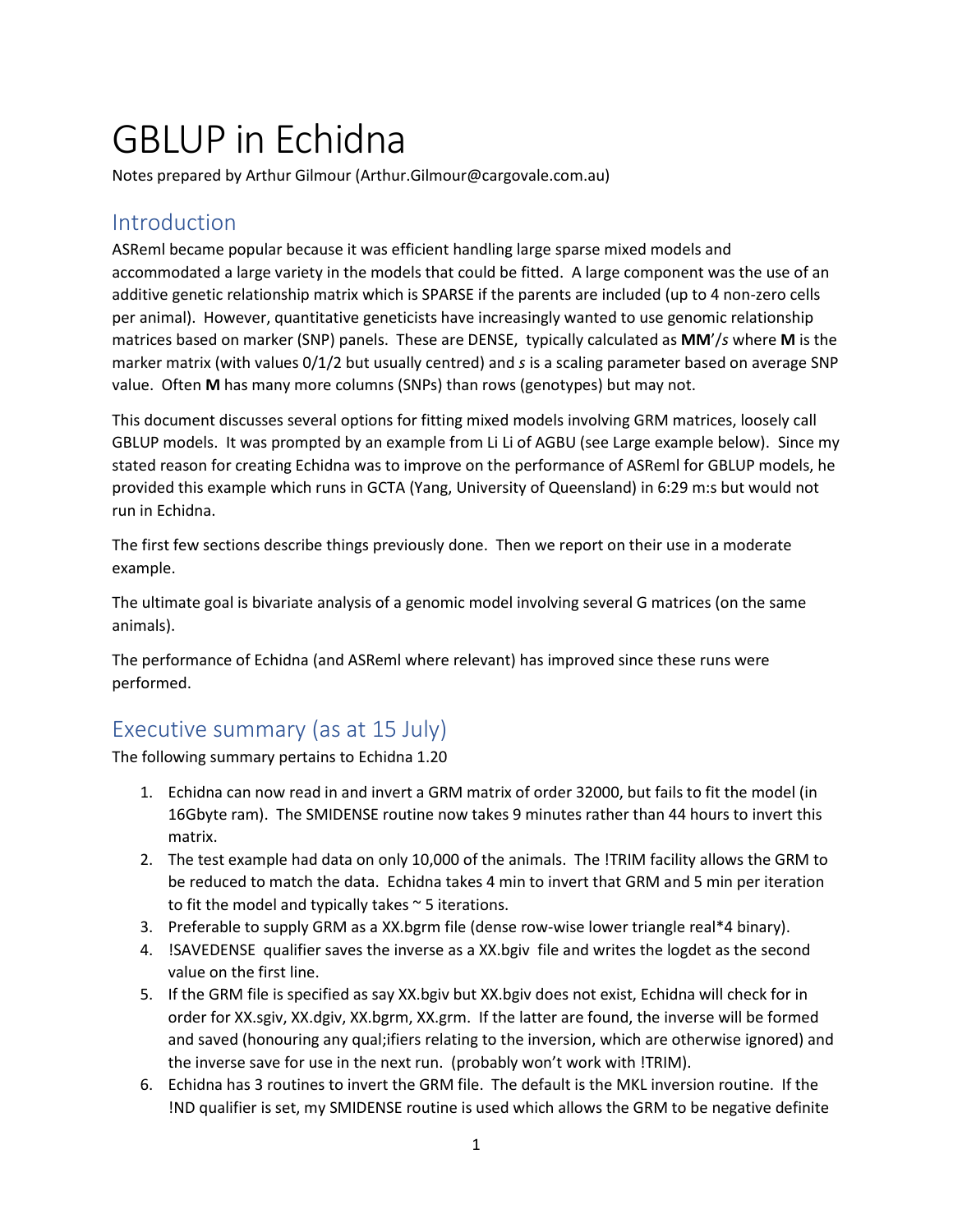and/or to have null rows. If !NSD or !PSD qualifiers are set, my SMISING routine is used. It seems SMIDENSE is faster than the MKL routine which is faster than SMISING. However, SMISING allows for singularities (linear dependencies) in the GRM matrix and creates an enlarged inverse to handle them (assuming that when data is added, the singularity is resolved). If there are NULL equations and SMIDENSE is used, the user must ensure there is no data information on the effects corresponding to NULL equations.

- 7. In 1 example (G r.bgrm), there was a negative pivot and the model struggled to converge using that inverse. Using the !ADD qualifier made the matrix positive definite and the model then converged.
- 8. Echidna has the facility to fit severable conformable GRM matrices as a composite. See MRM section for details.
- 9. !LDET qualifier now works as follows when the inverse GRM is supplied. If a LogDet value is present in the .[b|s|d]giv file, it is used. Otherwise, if !LDET is specified with an argument, that value is used; if !LDET is specified without an argument, the LogDet is calculated from the inverse supplied; if !LDET is not specified, an approximate log det value is calculated from the average diagonal and offdiagonals. The LogDet value does not affect the estimation of variance parameters but is reflected in the reported LogL.
- 10. The !GDENSE qualifier does not reduce run times for these models.
- 11. A client has implemented an approach based on singular value decomposition of the G matrix. The approach is demonstrated on a 10K data set for bivariate analysis involving a single GRM.

## MRM variance function (April 2019)

This extension was proposed by Ricardo Pong Wong (Robin Thompson) 15? years ago and prompted now by Jim Holland of NC State

mrmk(.) specifies the relationship matrix which is a sum of other relationship matrices. The matrices must be conformable. *k* selects the components. For example '12i' would indicate the sum of GRM1, GRM2 and an Identity, and so would fit 3 components. The test job fitted equivalent models:

```
!PART 6
Ablue !WT Ywt !DISP 1 \sim mu Env !r giv1(Hyb) giv2(Hyb) ide(Hyb) +
```

```
 idv(Env).giv1(Hyb) idv(Env).giv2(Hyb) idv(Env).ide(Hyb)
```
!PART 66

Ablue !WT Ywt !DISP  $1 \sim$  mu Env !r mrm12i(Hyb) id(Env).mrm12i(Hyb)

with 65 levels of Env and 1919 Hybrids; Part 6 takes 30m per iteration, part 66 takes 7m per iteration.

### **TenK example**

!WORK 14 !REN !ARG 42 !LOG !DEBUG !OUT TITLE: data !DOPART \$1 id !A !LL20 !L ped.csv !Lskip 1 # 26IN032007000607  $cg\_imf$   $*$   $#4$ cg\_sf5 \* # 4 imf # 3.8252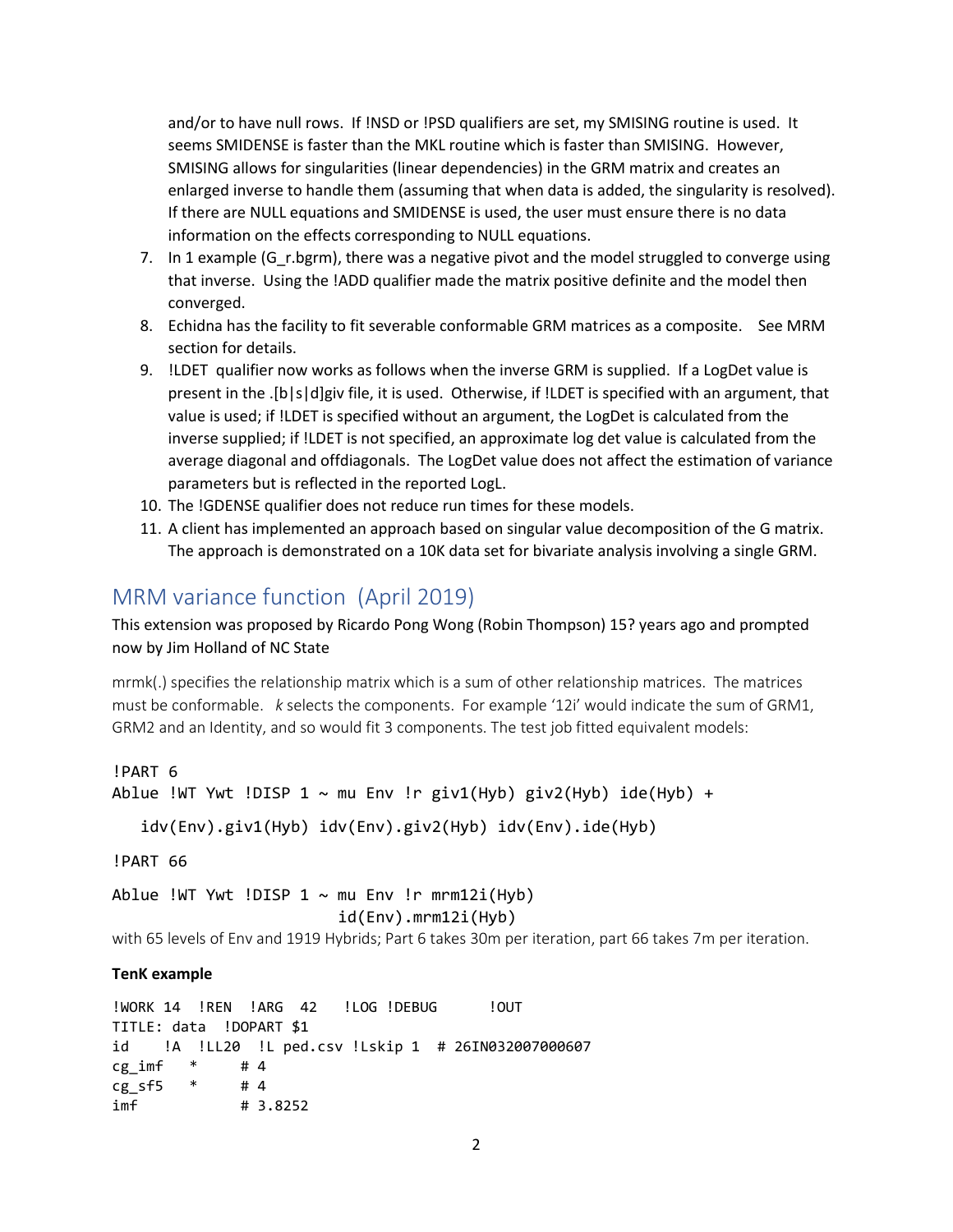sf5 !10. # 22.8268 !PART 12 a22.bgiv !ND data.csv !SKIP 1  $sf5$  ~ mu !r  $grm1(id)$  !f  $cg_sfs$ !PART 42 a22.bgrm !MRM G\_r.bgrm !MRM G t.bgrm !MRM GG.bgrm !MRM data.csv !SKIP 1  $sf5 \sim mu$  !r mrm1234(id) !f cg\_sf5 !PART 0 residual units Echidna 1.22 13 Jul 2020 Linux 13.4 Gbyte at Mon Jul 13 10:28:49 2020 Licensed to arthur(arthur.gilmour@cargovale.com.au) TITLE: data Folder: /run/media/arthur/DATADRIVE1/2020/Li/TenK id !A !LL20 !L ped.csv !LSKIP 1 9688 class names for id initialized from ped.csv sf5 GRM File: a22.bgrm assuming a dense LT matrix starting 1.0000 0.0007 1.0000 0.0004 0.0071 1.0000 0.0004 0.0071 0.5010 1.0000 MinMnMax of diagonal 1.000 1.001 1.283 Average Cov 0.004 Note: GRM inverse not formed because !MRM flag is set. GRM File: G\_r.bgrm assuming a dense LT matrix starting 0.9314 -0.0162 1.0032 -0.0218 0.0512 0.9959 -0.0152 0.0544 0.5228 0.9986 MinMnMax of diagonal 0.887 0.981 1.282 Average Cov -0.000 Note: GRM inverse not formed because !MRM flag is set. GRM File: G t.bgrm assuming a dense LT matrix starting 0.9551 -0.0109 1.0891 -0.0265 0.0672 1.0595 -0.0097 0.0654 0.5544 0.9921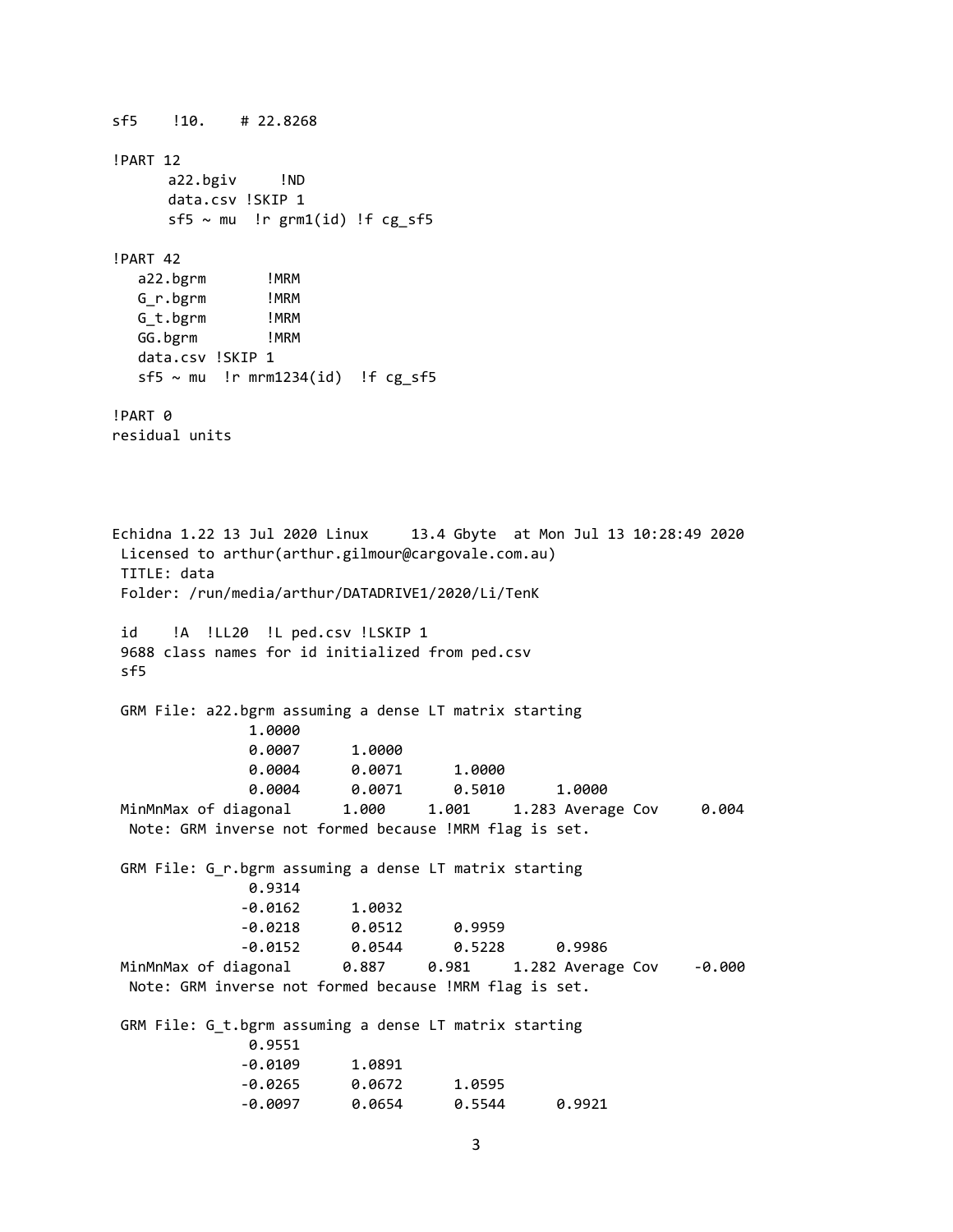MinMnMax of diagonal 0.826 1.001 1.468 Average Cov -0.000 Note: GRM inverse not formed because !MRM flag is set. GRM File: GG.bgrm assuming a dense LT matrix starting 0.4642 0.0359 0.3555 0.0260 0.2462 0.1988 0.0260 0.2462 0.1988 0.1988 MinMnMax of diagonal 0.107 0.378 1.000 Average Cov 0.062 Note: GRM inverse not formed because !MRM flag is set. Data File: data.csv Summary of 9688 data records Variable Levels Miss Zero Min Max Distribution or Mn SD Sk Kt id 9688 0 0 1 9688 cg\_imf 376 0 0 1 376 cg\_sf5 376 0 0 1 376 imf 1 0 0 1.11600 9.90950 4.23745 0.98691 0.64 1.03 sf5 1 0 0 10.89 166.26 34.88 15.22 1.72 5.01 Note: Using !DOPART 42 Note: Model is fitting 10065 equations, DENSE portion has 1 equations. \* This job may use 8 processor threads. \* 1 LogL= -27038.08 86.83 9312 DF 2 LogL= -27004.52 90.64 9312 DF 3 LogL= -27000.98 83.66 9312 DF 4 LogL= -26986.47 97.38 9312 DF 5 LogL= -26986.42 97.92 9312 DF 6 LogL= -26986.42 98.07 9312 DF Akaike Information Criterion 53982.84 (assuming 5 parameters). Bayesian Information Criterion 54018.54 Analysis of sf5 Wald F statistics Source of Variation NumDF DenDF F-inc P-inc Model\_Term Order Gamma Sigma Z\_ratio %C mrm1234(id) V 3688 0.951477E-01 9.33081 3.40 0 P mrm1234(id) V 3688 0.788341E-02 0.773098 0.48 0 P mrm1234(id)\_V 9688 0.470544E-06 0.461446E-04 0.00 0 B mrm1234(id)\_V 9688 0.392120E-06 0.384538E-04 0.00 0 B Residual\_units 9688 1.00000 98.0665 38.64 cg sf5 376 effects fitted. mrm1234(id) 9688 effects fitted. Finished: Mon Jul 13 11:11:35 2020LogL Converged

Timing for various steps in the analysis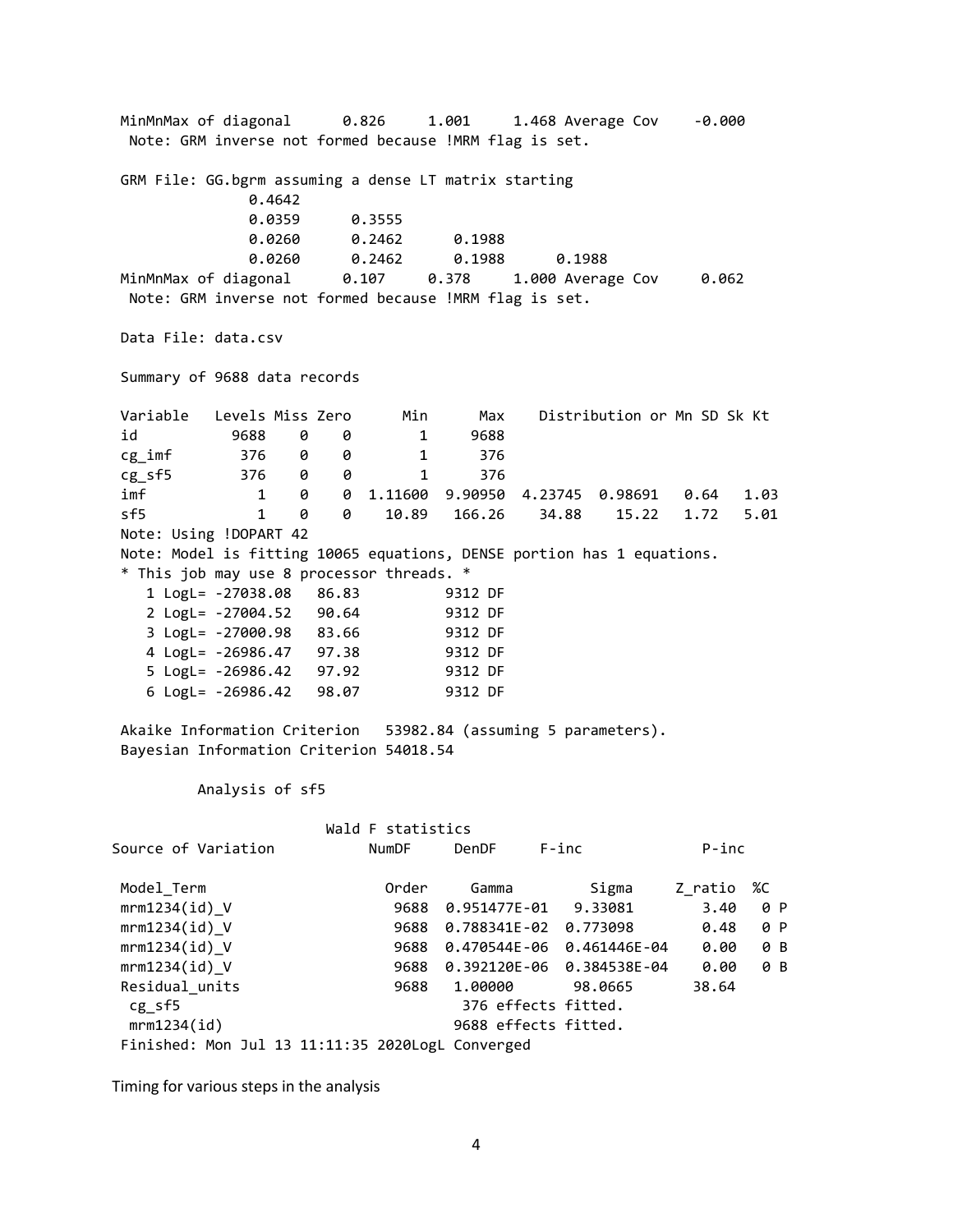| >> >>     | Echidna Process                           | <b>CPU</b>  | SumCPU        | WClock | SumWC         |
|-----------|-------------------------------------------|-------------|---------------|--------|---------------|
| >> >>     | Setup A                                   | 0.59 sec    | 0.01          | 0.59   | 0.01          |
| >> >>     | Startup 343.84 sec                        |             | 5.74          | 44.04  | 0.74          |
| >> >>     | SSP+G                                     | 1.01 sec    | 5.76          | 1.01   | 0.76          |
| $>>$ $>>$ | Get Order                                 | 0.65 sec    | 5.77          | 0.66   | 0.77          |
| FILLIN    | 46963708 >> 46963708                      |             | 1.00 FOLD DSA | 2      | 10064<br>4666 |
| $>>$ $>>$ | Reorder C                                 | 4.35 sec    | 5.84          | 4.36   | 0.84          |
|           | $Bi/Tri$ node calls $\rightarrow$<br>3213 |             |               |        |               |
| >> >>     | Absorb C                                  | 509.48 sec  | 14.33         | 64.22  | 1.91          |
| >> >>     | AIAbsorb                                  | 4.69 sec    | 14.41         | 4.34   | 1.99          |
| >> >>     | Ci formed                                 | 1157.73 sec | 33.71         | 146.47 | 4.43          |
| $>>$ $>>$ | Ci reordered                              | 3.35 sec    | 33.76         | 2.25   | 4.47          |
| $>>$ $>>$ | E71 217 MRMscore                          | 1211.56 sec | 53.95         | 156.44 | 7.07          |
| >> >>     | Completed 2                               | 3275.05 sec | 108.54        | 427.30 | 14.19         |
| $>>$ $>>$ | Completed 3                               | 3261.66 sec | 162.90        | 425.08 | 21.28         |
| $>>$ $>>$ | Completed 4                               | 3256.62 sec | 217.18        | 425.97 | 28.38         |
| $>>$ $>>$ | Completed 5                               | 3342.75 sec | 272.89        | 434.65 | 35.62         |
| >> >>     | Completed 6                               | 3281.13 sec | 327.57        | 428.59 | 42.77         |

Note that there are 4 expensive steps. 'Startup' involves calculating the inverse of A22 + G  $r + G_2 + G$ and takes 44 seconds. The 'Absorb C' and 'Ci formed' steps are typically the slowest. But here, the most expensive is the score step  $tr(G^{-1} dG G^{-1} C^{ZZ})$ , in particular forming  $G^{-1} C^{ZZ} G^{-1}$  (a product of 3 dense matrices of order 10,000) for use in the trace operation for each variance component.

## Using mrm() in a bivariate analysis.

These univariate mrm() analyses show a small component for A22, a larger component for G\_r for trait imf and the reverse for trait sf5. Also, the variance of imf is much smaller than for sf5. A subsequent bivariate analysis shows a negative covariance between the traits.

An unstructured matrix can be partitioned into an average effect, and 2 trait specific components. We therefore propose using that idea with mrm(). It will probably work better if the scales are closer and the covariance is positive, so I multiply imf by -10.

In the first attempt, Echidna hung in the equation ordering. Using the !EQN 1 ordering generated an INFILL factor of 2.25 and took 75 min per iteration. Arranging the model terms as

- XX Contemporary groups
- XC Gc Covariance G matrix
- X1 I1 G1 Trait 1 Genetic covariance
- X2 I2 0 G2 Trait 2 Genetic covariance

The G matrices are on the diagonal and so requires (for 10K example) 50M cells. Absorbing G2 fills in 50M cells in I2. Absorbing G1 fills in 50M cells in I1. X1 and X2 has infill of 2M each. Xc would have infill of at least 4M. So before absorption we use about 151M cells and we add a further 108 M which suggest a minimal infill factor of 1.72. The value from !EQN1 was 2.25. !EQN5 (model order) may do better but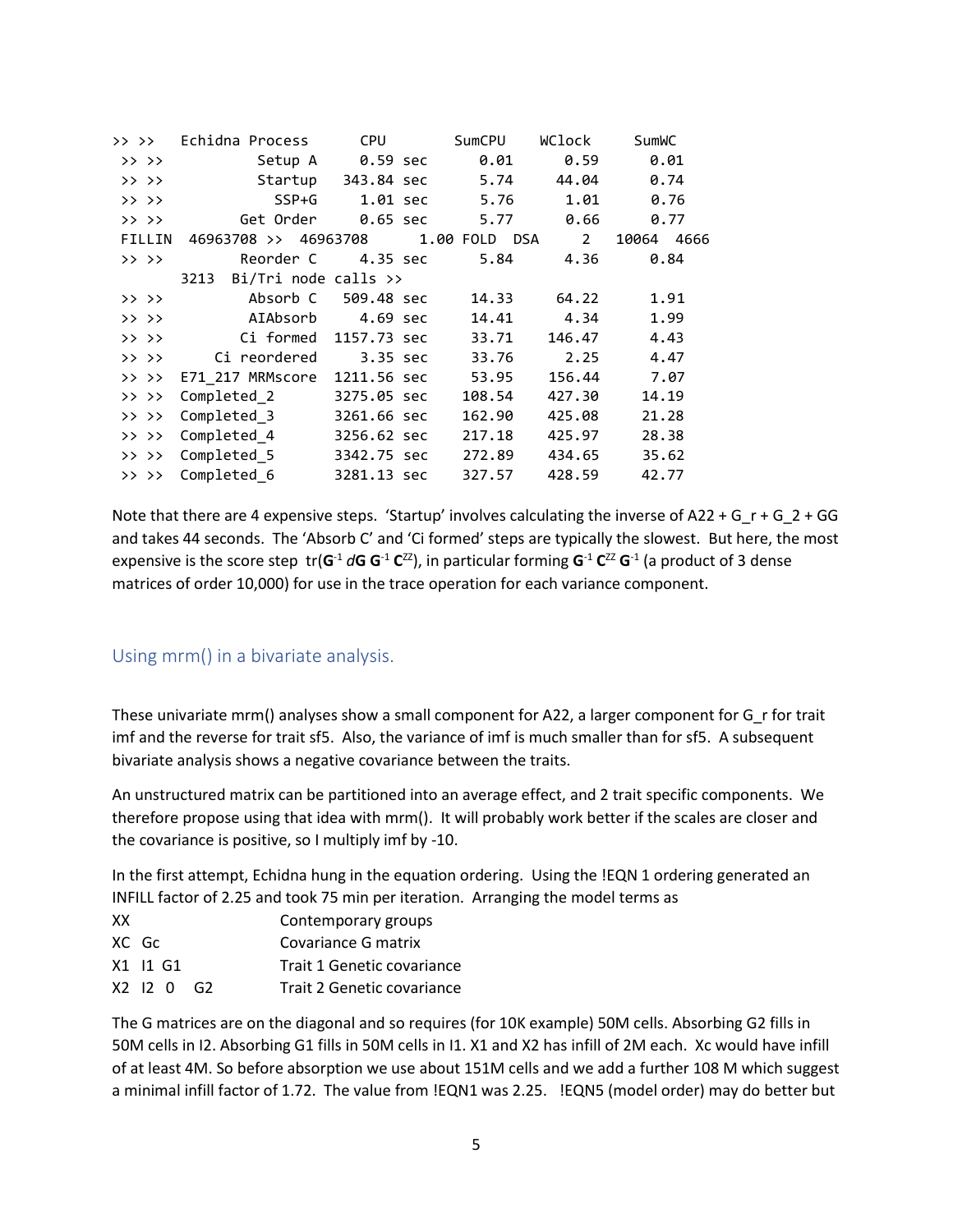in my first try, it was the same as !EQN1. On restarting, it gave a INFILL factor of 2.46 so that theory failed. !EQN 1 seems best.

I am running part 3 of Bmrm.es. !WORK 28 !REN !ARG 2 !LOG !DEBUG ! !OUT TITLE: data !DOPART \$1 # id,cg\_imf,cg\_sf5,imf,sf5 ... # 26IN032007000607,4,4,3.8252,22.8268 ... id !A !LL20 !L ped.csv !Lskip 1 # 26IN032007000607  $cg\_imf$   $*$   $#4$  $cg_s f5$  \* #4 imf !\*10. # 3.8252 sf5 # 22.8268  $Ximf$  != $imf$  ! $*-1$  a22.bgrm !ND !MRM G\_r.bgrm !ND !ADD !MRM # G\_t.bgrm !ND !MRM # GG.bgrm !ND !ADD !MRM !PART 0// data.csv !SKIP 1 !PART 1 // imf sf5 ~ Trait !r !f at(Trait,1).cg\_imf !f at(Trait,2).cg\_sf5  $!$  PART 2 // imf sf5 ~ Trait !r at(Tr,1).mrm12(id) at(Tr,2).mrm12(id) + mrm12(id) !f  $at(Tr,1) . cg$  imf  $at(Tr,2) . cg$  sf5 !PART 3:5 // !EQN 1 # 4 failed, 6 slower for model 3 Ximf sf5  $\sim$  Trait !r + !f  $at(Tr,1).cg_imf at(Tr,2).cg_sf+$ !PART 3 // !r mrm12(id !GU) + at(Tr,1).mrm12(id !GU) at(Tr,2).mrm12(id !GU) !PART 4 // !r mrm12(id !GU)) !PART 5 // !r at(Tr,1).mrm12(id !GU) at(Tr,2).mrm12(id !GU)

The earlier univariate mrm runs showed no variance associated with G\_t and GG so I have dropped these from this model.

I fitted Ximf = -10\*imf with sf5 in model 3. The 10 was to put the traits on similar scales and the - was to make them positively correlated.

Now the model you want is traditional written us(Trait).grm1(id) + us(Trait).grm2(id) which defines 6 parameters (2 groups of 3). Call them V111 C112 V122 V211 C212 V222. This model (Part 3) also fits 6 parameters (3 groups of 2). Call them C112 C212 S111 S211 S122 S222. mrm12(id) is the 2 covariances (C112 and C212) but since covariances can be negative, should be specified as mrm12(id !GU)

```
at(Tr,1).mrm12(id) fits the specific variances ( S111 S211) for trait 1
at(Tr,2).mrm12(id) fits the specific variances ( S122 S222) for trait 2
```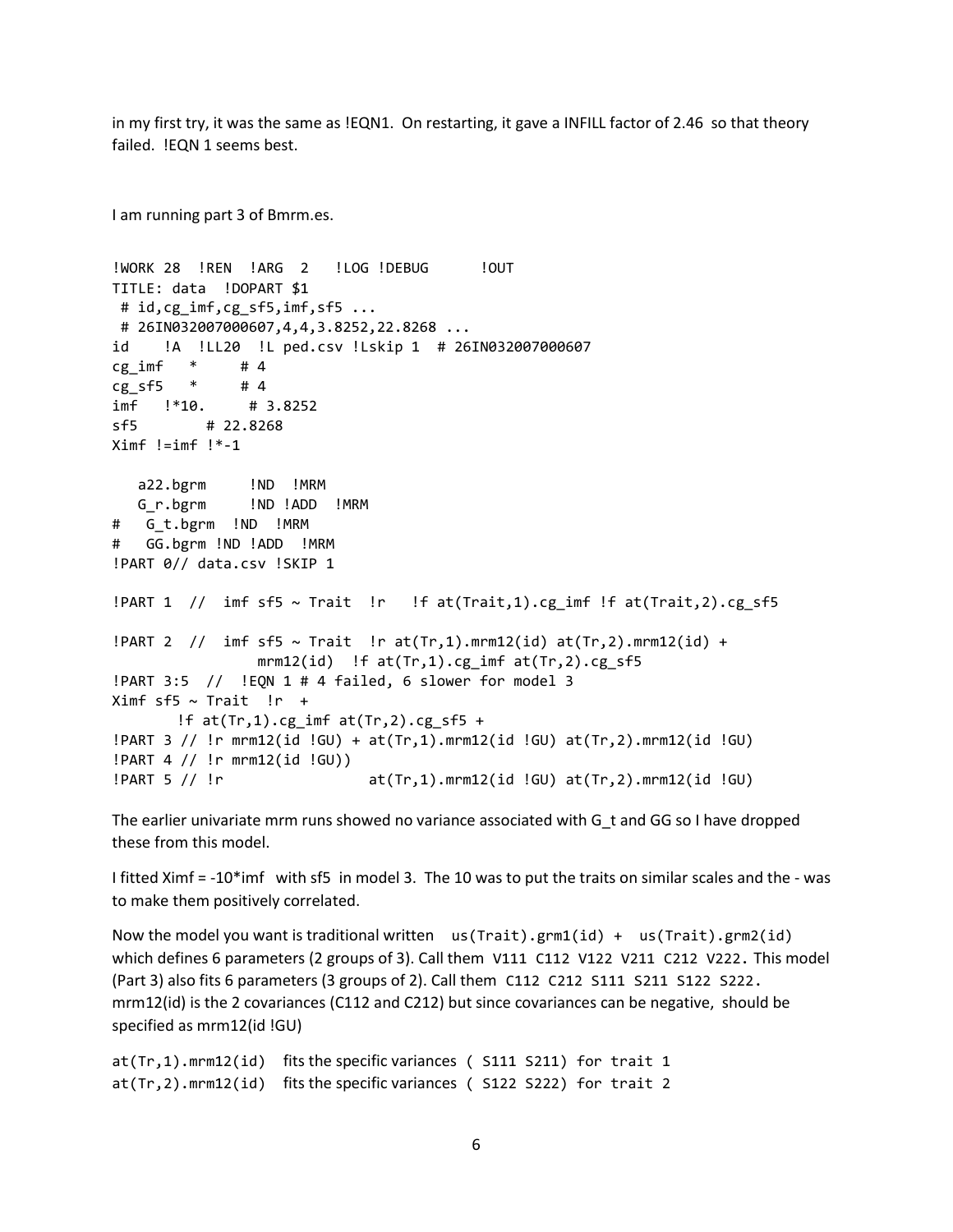The two formulations should be equivalent with V111 = C112 + S111 V122 = C112 + S122 V211 = C212 + S211 V222 = C212 + S222 9 LogL= -51688.48 18624 DF >> >> Completed 10 583.89 min 6021.55 77.15 953.05 10 LogL= -51686.80 18624 DF Current values are # Term, Position, PType, PZUF, value "mrm12(id);mrm12(id)\_1", 1, V, P, 1.36706 C112 "mrm12(id);mrm12(id)\_2", 2, V, F, 0.655532E-05 C212 !wants to be negative "at(Tr|1).mrm12(id);mrm12(id)\_1", 3, V, F, 0.132336E-03 S111  $"at(Tr|1).mm12(id);mm12(id)2", 4, V, P, 2.73370$  S122  $"at(Tr|2).mm12(id);mm12(id)_1", 5, V, P, 6.04907$  S211 "at(Tr|2).mrm12(id);mrm12(id)\_2", 6, V, P, 0.984232 S222 "units.us(Trait);us(Trait)\_1", 7, V, P, 65.7918 "units.us(Trait);us(Trait)\_2", 8, G, P, 18.6025 "units.us(Trait);us(Trait)\_3", 9, V, P, 99.5915 Li reran this model without rescaling imf 17 LogL= -29669.84 18624 DF Akaike Information Criterion 59357.69 (assuming 9 parameters). Bayesian Information Criterion 59428.18 Analysis of imf sf5 Wald F statistics Source of Variation NumDF DenDF F-inc P-inc Trait 2 132.29 at(Tr,1).cg\_imf 375 7.05 at(Tr,2).cg\_sf5 375 21.71 Model\_Term Order Gamma Sigma Z\_ratio %C mrm12(id)\_V 9688 0.131128E-04 0.131128E-04 0.00 0 F mrm12(id)\_V 9688 0.582274E-04 0.582274E-04 0.00 0 F mrm12(id) V 9688 0.187611 0.187611 7.20 -1 P mrm12(id) V 3688 0.586317 0.586317 13.77 1 P mrm12(id)\_V 9688 0.582274E-04 0.582274E-04 0.00 0 F mrm12(id) V 3688 50.2014 50.2014 11.43 3 P units.us(Trait) 19376 effects us(Trait)\_V 2 0.270612 0.270612 14.43 0 P us(Trait) C 2 -1.32461 -1.32461 -16.87 0 P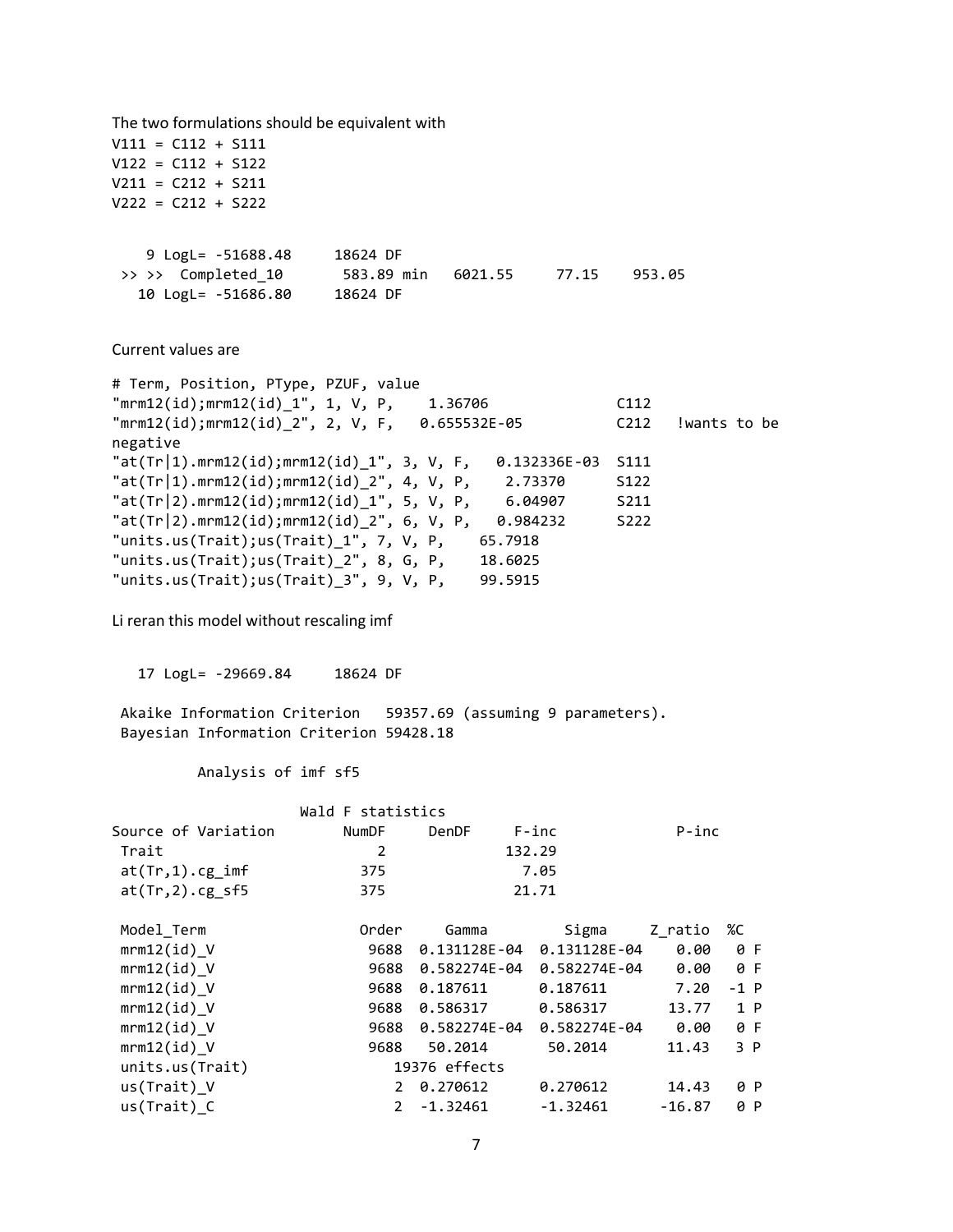```
us(Trait)_V           2   85.1505     85.1505     45.65   0 P
```

```
Covariance\Variance\Correlations for us(Trait) in units.us(Trait) 
   0.270612 -0.2759
 -1.324614 85.150465
```
Arthur pursued this approach as follows:

1) I analysed Ximf = -10\*imf instead of imf so that the traits were on similar scales and positively correlated.

2) I removed the constraint that variance components be positive.

The analysis converged for ten iterations but then the LogL started decreasing.

After 14 iterations, the components were

|                     | Wald F statistics     |               |            |                 |
|---------------------|-----------------------|---------------|------------|-----------------|
| Source of Variation | <b>NumDF</b>          | DenDF         | $F$ -inc   | $P$ -inc        |
| Model Term          | Order                 | Gamma         | Sigma      | %C<br>Z ratio   |
| $mrm12(id)$ V       | 9688                  | 6.99416       | 6.99416    | 27 U<br>5.18    |
| $mrm12(id)$ V       | 9688                  | 0.625977      | 0.625977   | 0.84 100 U      |
| mm12(id) V          | 9688                  | $-7.26578$    | $-7.26578$ | $-5.22 - 42$ U  |
| mm12(id) V          | 9688                  | $-1.51056$    | $-1.51056$ | $-1.55 - 100$ U |
| $mm12(id)$ V        | 9688                  | 7.04983       | 7.04983    | 2.84<br>10 U    |
| mrm12(id)           | 9688                  | 0.108958      | 0.108958   | $0.07 - 78$ U   |
| units.us(Trait)     |                       | 19376 effects |            |                 |
| us(Train) V         | 2                     | 70.5639       | 70.5639    | 2 P<br>50.02    |
| $us(Train)$ C       | $\mathbf{2}$          | 13.1033       | 13.1033    | $9.47 - 13 P$   |
| us(Trait)           | $\mathbf{2}^{\prime}$ | 94.1260       | 94.1260    | 37.37<br>$-2$ P |

and after 24 iterations (Lower LogL),

| Model_Term      | Order          | Gamma         | Sigma        | Z ratio  | %C              |
|-----------------|----------------|---------------|--------------|----------|-----------------|
| $mrm12(id)$ V   | 9688           | 5.48716       | 5.48716      | 5.23     | $-3$ U          |
| $mrm12(id)$ V   | 9688           | $-0.318143$   | $-0.318143$  |          | $-0.60 - 47$ U  |
| $mrm12(id)$ V   | 9688           | $-7.68458$    | $-7.68458$   | $-12.18$ | 0 U             |
| $mrm12(id)$ V   | 9688           | 0.465476      | 0.465476     | 1.43     | 25 <sub>U</sub> |
| $mrm12(id)$ V   | 9688           | 3.66150       | 3.66150      | 2.34     | -8 U            |
| $mrm12(id)$ V   | 9688           | 0.511877E-01  | 0.511877E-01 |          | $0.06 - 74$ U   |
| units.us(Trait) |                | 19376 effects |              |          |                 |
| us(Train) V     | 2              | 71,9030       | 71,9030      | 65.34    | 1 P             |
| $us(Train)$ C   | 2              | 14.8975       | 14.8975      | 12.24    | 0 P             |
| $us(Train)$ V   | $\overline{2}$ | 99.2710       | 99.2710      | 39.97    | 0 P             |

*I then tried 2 simpler models*

*No specific variance*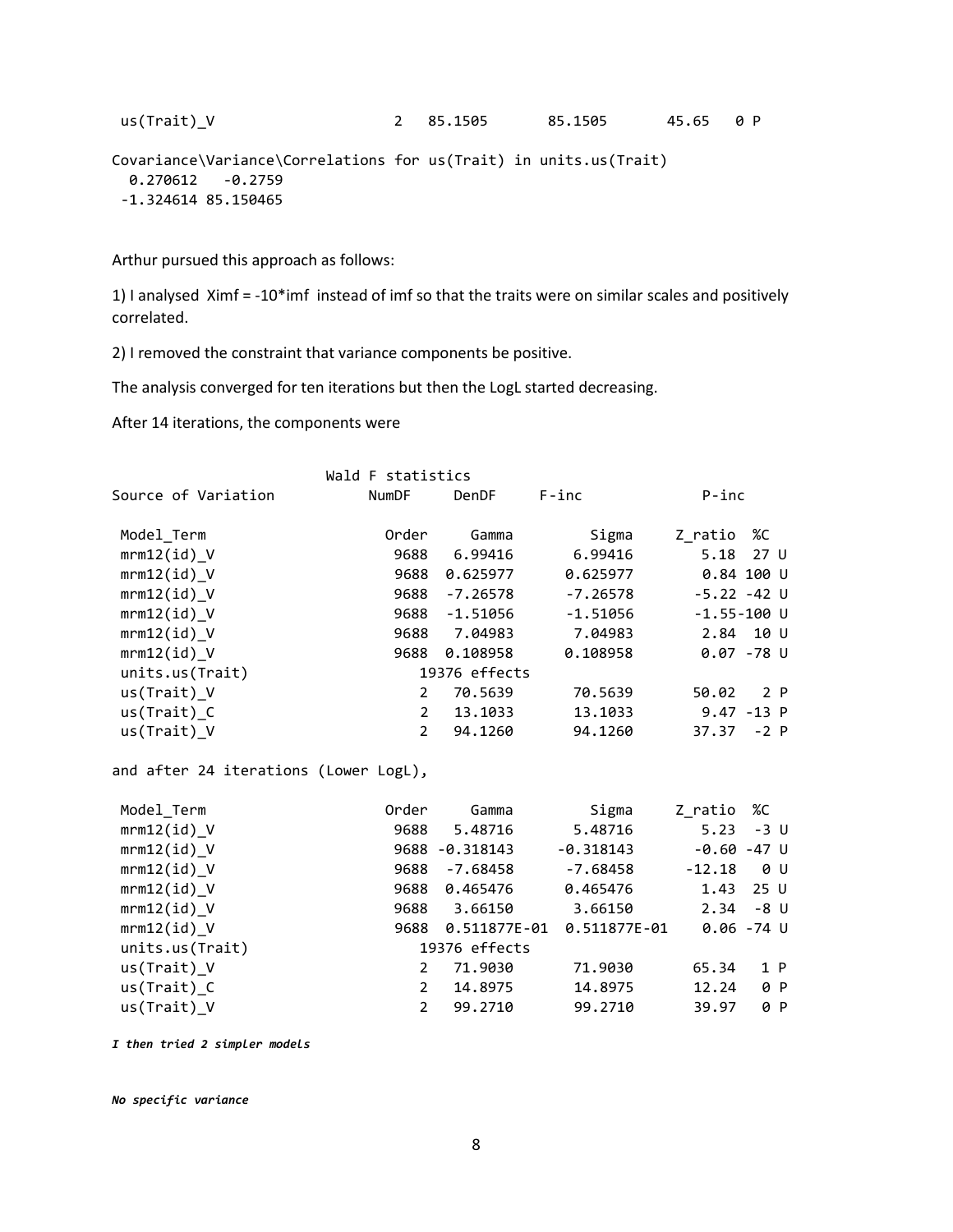5 LogL= -51694.67 18624 DF

Akaike Information Criterion 103399.34 (assuming 5 parameters). Bayesian Information Criterion 103438.50

Analysis of Ximf sf5

| <b>NumDF</b>          | <b>DenDF</b> | F-inc             |               |          |
|-----------------------|--------------|-------------------|---------------|----------|
| Order                 | Gamma        | Sigma             | Z ratio       | %C       |
| 9688                  | 2.72183      | 2.72183           | 2.33          | 0 U      |
| 9688                  | 0.674830     | 0.674830          | 0.90          | 0 U      |
|                       |              |                   |               |          |
|                       | 66.3667      | 66.3667           | 49.82         | 0 P      |
| $\mathbf{2}^{\prime}$ | 16.7351      | 16.7351           | 13.20         | 0 P      |
| $\overline{2}$        | 104.373      | 104.373           | 57.70         | 0 P      |
|                       |              | Wald F statistics | 19376 effects | $P$ -inc |

This shows little genetic covariance.

#### *No genetic covariance between traits*

The LogL increased to -51589.75

"at(Tr|1).mrm12(id);mrm12(id)\_1", 1, V, U, -3.09116 "at(Tr|1).mrm12(id);mrm12(id)\_2", 2, V, U, -1.55733 "at(Tr|2).mrm12(id);mrm12(id)\_1", 3, V, U, 3.81006 "at(Tr|2).mrm12(id);mrm12(id)\_2", 4, V, U, 4.75048 "units.us(Trait);us(Trait)\_1", 5, V, P, 76.0781 "units.us(Trait);us(Trait)\_2", 6, G, P, 20.3431 "units.us(Trait);us(Trait)\_3", 7, V, P, 99.8333

which shows a negative component for Ximf and a positive components for sf5.

The genetic variation explained is much smaller than in the SVD models reported below, which suggests a problem with all the analyses I have done here .

# GRM trimming (November 2019)

This extension was prompted by Li Li of AGBU.

!SAVE writes the inverse GRM to a binary file ….bgiv when a GRM is inverted, saving the LogDet on the first line of the inverse file.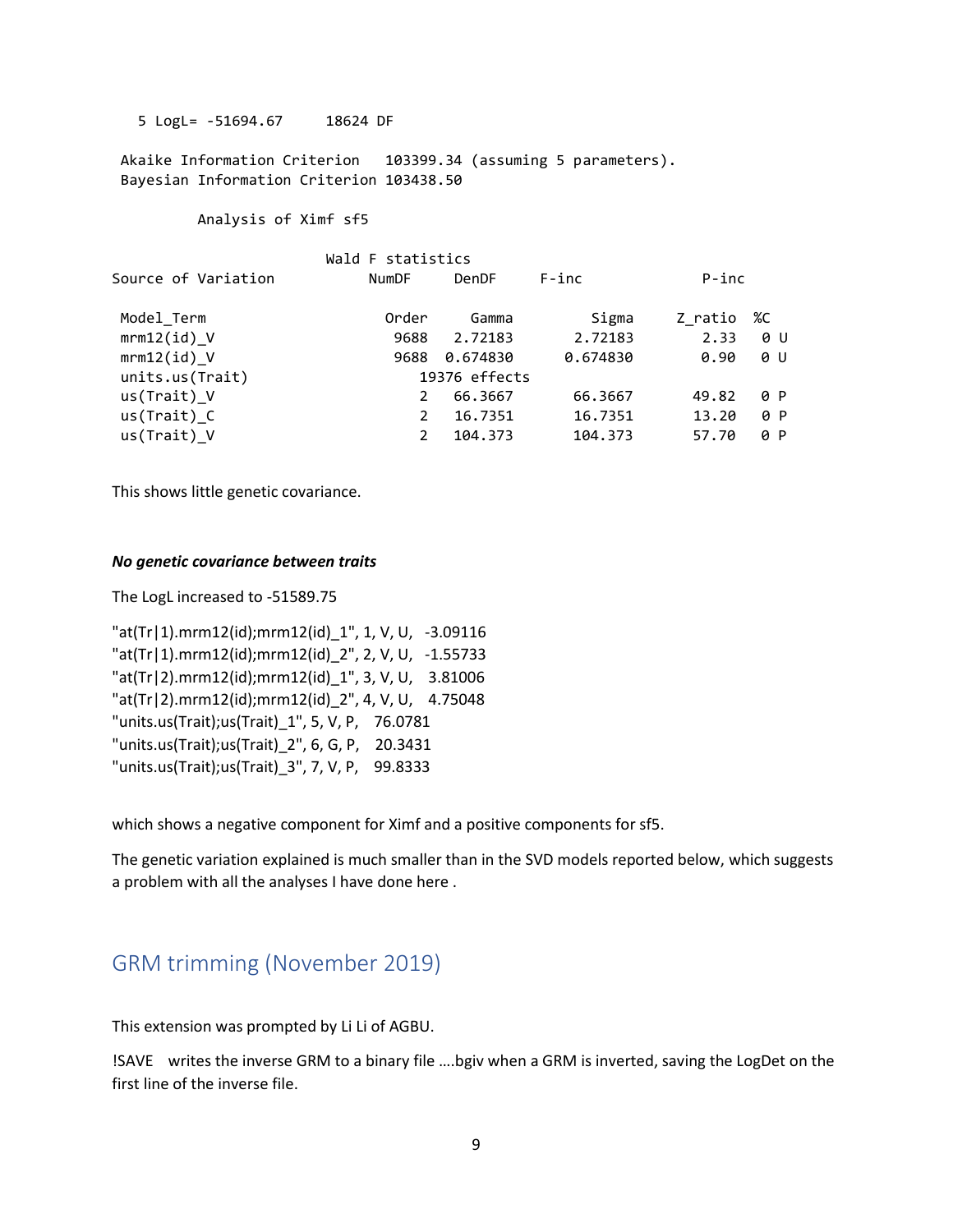!TRIM trmID ID trmID.txt assumes the GRM file specified is indexed by the levels of factor ID but many of the levels have no data; that the file trmID.txt lists the levels with data so we create a new factor trmID with just those levels and subset the GRM matrix to just those levels

The TRIM option was developed to speed up the fitting of a simple GRM model where the GRM matrix was large but many levels had no associated data.

More coding is required to predict the BLUPs for which there is no direct data.

Two examples were tested.

### full LimCtrim model

This is a refitting of the Limagrain LimC dataset with 657 genotypes evaluated across 8 seasons, but only about 100 in any one season. PART 1 fits the model as previously specified. PART 11 fits the same model under the new formulation.

A2.sgrm is a binary (real) file containing the GRM matrix as a rowwise lower triangle dense matrix. The varianble Indiv is coded 1:657 in the data file. The 8 files GS1.txt to GS8.txt contain in a single column, the levels of Indiv with data in each of the 8 seasons (derived from the .etb file formed by TABULATE Yield ~ Season Indiv). So, the 8 !TRIM lines create 8 reduced GIV matrices and the 8 SUBGROUP factors selecting the of Indiv pertaining to the GIV matrices.

```
!PART 11
A2.sgrm !TRIM Ind1 Indiv GS1.txt
A2.sgrm !TRIM Ind2 Indiv GS2.txt
A2.sgrm !TRIM Ind3 Indiv GS3.txt
A2.sgrm !TRIM Ind4 Indiv GS4.txt
A2.sgrm !TRIM Ind5 Indiv GS5.txt
A2.sgrm !TRIM Ind6 Indiv GS6.txt
A2.sgrm !TRIM Ind7 Indiv GS7.txt
A2.sgrm !TRIM Ind8 Indiv GS8.txt
!PART 0
A2.sgrm !SKIP 1
!PART 1 11//Pheno1.csv !SKIP 1
!PART 1
Yield ~ mu !r rr1(Season).grm1(Indiv) diag(Season).grm1(Indiv) Env
!PART 11
Yield ~ mu !r rr1(Season).grm9(Indiv) +
at(Seas,1).grm1(Ind1) + at(Seas,5).grm5(Ind5) +at(Seas,2).grm2(Ind2) + at(Seas,6).grm6(Ind6) +
at(Seas,3).grm3(Ind3) + at(Seas,7).grm7(Ind7) +
at(Seas,4).grm4(Ind4) + at(Seas,8).grm8(Ind8) + Env>> >> >> Setup A took 0.17 sec 0.00 Etime 0.00
 >> >> >> Setup D took 0.31 sec 0.01 Etime 0.00
E64_groups >> 0 0 0 1668 2 6926 6926 1
 FILLIN 318495 >> 374753 1.17 FOLD
>> >> >> Sparse done took 0.17 sec 0.01 Etime 0.01
```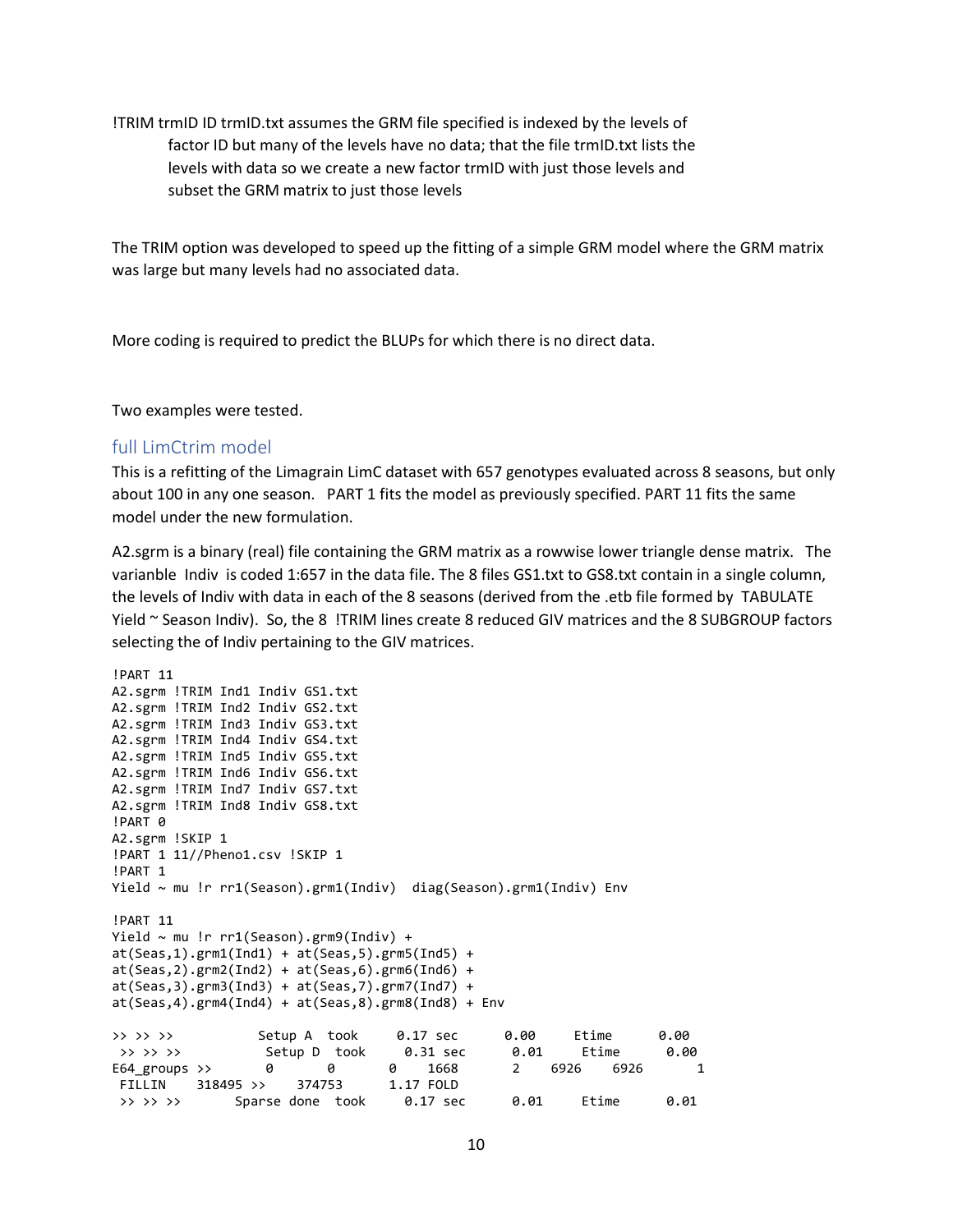>> >> >> AIAbsorb took 2.62 sec 0.05 Etime 0.02<br>>> >> >> Sparse Inverse took 0.25 sec 0.06 Etime 0.02 >> >> >> Sparse Inverse took 0.25 sec 0.06 Etime 0.02 >> >> >> Complete took 0.34 sec 0.06 Etime 0.02 >> >> >> Sparse done took 0.44 sec 0.07 Etime 0.02 >> >> >> AIAbsorb took 3.00 sec 0.12 Etime 0.04 >> >> >> Sparse Inverse took 0.25 sec 0.13 Etime 0.04  $\Rightarrow$   $\Rightarrow$   $\Rightarrow$   $\Rightarrow$  Sparse Inverse r took 0.12 sec 0.13 Etime 0.04 >> >> >> Complete took 0.30 sec 0.13 Etime 0.04 Finished: Wed Nov 20  $16:59:03$  2019 LogL Converged Limctrim11\_11/Limctrim<br>Echidna 0.097 19 Nov 2019 Windows Wed Nov 20  $16:58:46$  2019 Echidna  $0.097$  19 Nov 2019 Windows 15 iterations: 17 seconds 15 LogL= -18269.69 11.89 10020 DF Akaike Information Criterion 36575.38 (assuming 18 parameters). Bayesian Information Criterion 36705.20 Analysis of Yield Wald F statistics Source of Variation NumDF DenDF F-inc P-inc mu 1 3218.57 Model\_Term Order Gamma Sigma Z\_ratio %C grm4(Ind4) 98 0.429835E-01 0.511232 1.84 0 P grm1(Ind1) 103 0.513613E-01 0.610875 1.91 0 P grm5(Ind5) 105 0.477587E-01 0.568026 2.08 0 P grm6(Ind6) 108 0.561629E-01 0.667983 1.84 0 P grm3(Ind3) 114 0.217698E-06 0.258923E-05 0.00 grm2(Ind2) 116 0.241484 2.87213 4.08 0 P Env 116 16.3857 194.886 7.57 0 P grm8(Ind8) 123 0.623852E-02 0.741989E-01 0.41 0 P<br>grm7(Ind7) 128 0.153256 1.82277 3.58 0 P 128 0.153256 1.82277 3.58 0 P rr1(Season).grm9(Indiv) 5913 effects rr1(Season)\_L 0 1 9 0.323673 1.11626 18.07 0 P rr1(Season)\_L 0 2 9 0.388868 1.34110 15.85 0 P rr1(Season)\_L 0 3 9 0.471212 1.62508 36.15 0 P rr1(Season)\_L 0 4 9 0.405416 1.39816 24.75 0 P rr1(Season)\_L 0 5 9 0.374263 1.29073 24.00 0 P rr1(Season)\_L 0 6 9 0.473887 1.63430 27.16 0 P rr1(Season)\_L 0 7 9 0.397742 1.37170 20.00 0 P rr1(Season)\_L 0 8 9 0.406401 1.40156 30.78 0 P Residual\_units 10021 1.00000 11.8937 67.74

Echidna previously seems to have taken 45 sec per iteration (40 times longer).

## IMF GRM

This example was provided by Li Li of AGBU. His first goal was to estimate the genomic variance component for a given GRM matrix, adjusting the data for CG (Contemporary groups). The GRM matrix has 22394 genotypes but only 9311 have data. Including the others in the analysis means we can get BLUPs for them, but does not contribute information to the analysis.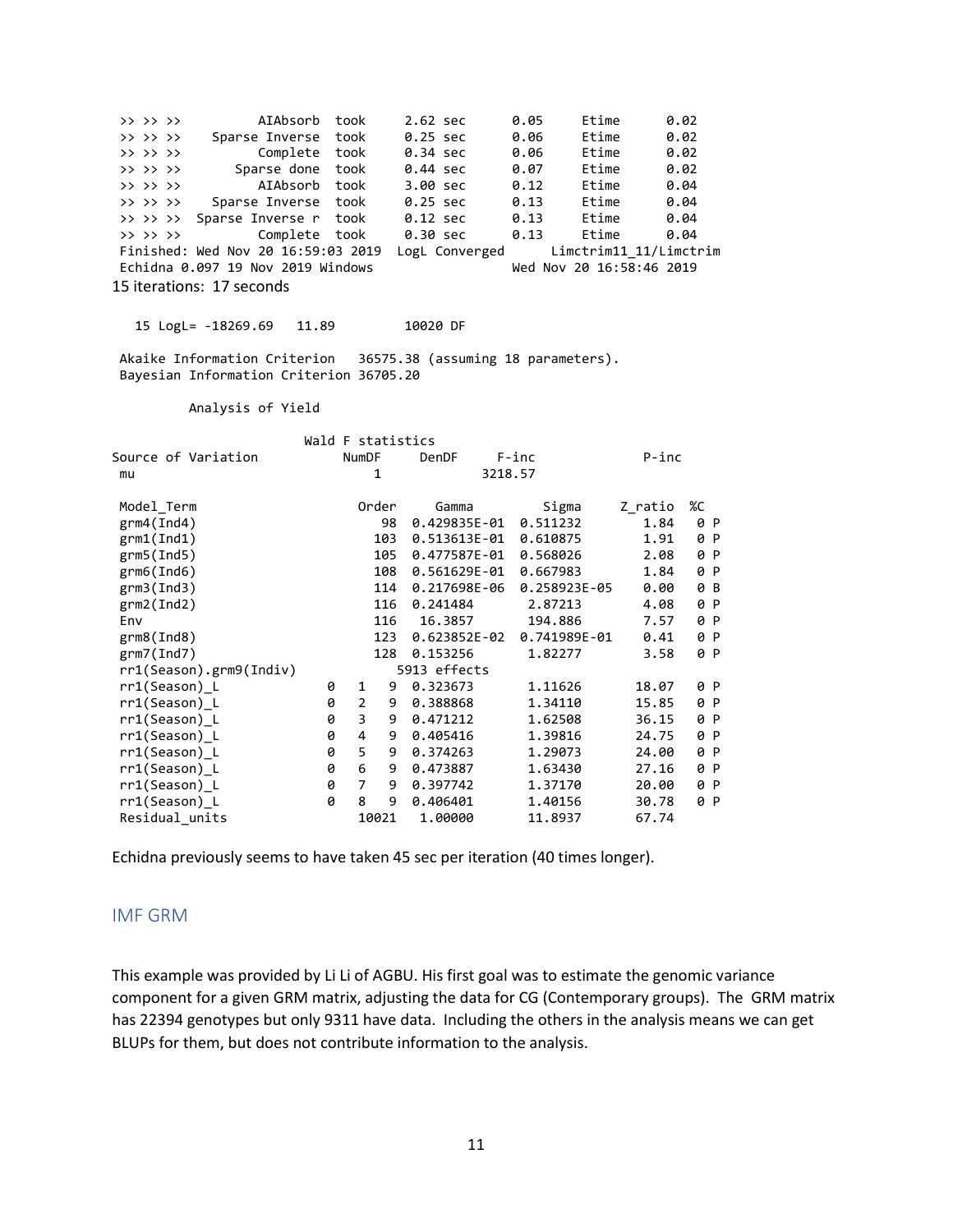The following code has 3 parts. Imf.ped has the genotype labels in the order of the GRM file.

```
!ARG 1 !WORK 3
Top SNPs analyses !DOPART $1
Ani !A 22394 !LL 20 !L imf.ped
Sir !A 2240
Dam !A 15393
cg !I 366
imf 
!PART 1 # Original analysis takes over 2 hours per iteration
bin.bgrm !TRIM trmAni Ani imftrm.txt
imf.dat !MAXIT 100 !GDENSE
imf \sim mu grm1(Ani) 1.5 !f cg
residual idv(units)
!PART 2 # Use tabulate to get a list of genotypes with data
imf.dat !MAXIT 100 !GDENSE
tab imf ~ Ani !LIST
imf \sim cg!PART 3 # Trim the GRM to just include genotypes with data. 6 min per iteration
bin.bgrm !TRIM trmAni Ani imftrm.txt
imf.dat !MAXIT 100 !GDENSE
imf \sim mu grm1(trmAni) 1.5 !f cg
residual idv(units)
```
#### **Explanation:**

1 In the original code (supplied by Li), imf.ped just provided the genotype names in the order of the GRM matrix but was introduced as a pedigree. A simpler way is to incorporate the list into the definition of Ani.

2 In part 2, we use TABULATE to get a list of genotypes with data. We then converted imft.etb to imftrm.txt by stripping out all fields and rows except the last row containing the list of genotypes with data.

There were 9311 of these.

3. Run part 3. The key is the extension of the GRM data line with the qualifier

!TRIM trmAni Ani imftrm.txt

trmAni is the name of a new factor created by the qualifier which is linked to the factor Ani having the levels defined in inftrm.txt

The routine creates the list of levels of Ani to be included in trmAni and then extracts those rows from the GRM matrix supplied. The new matrix has order 9311, is inverted and used as normal. So the model line links grm1() with trmAni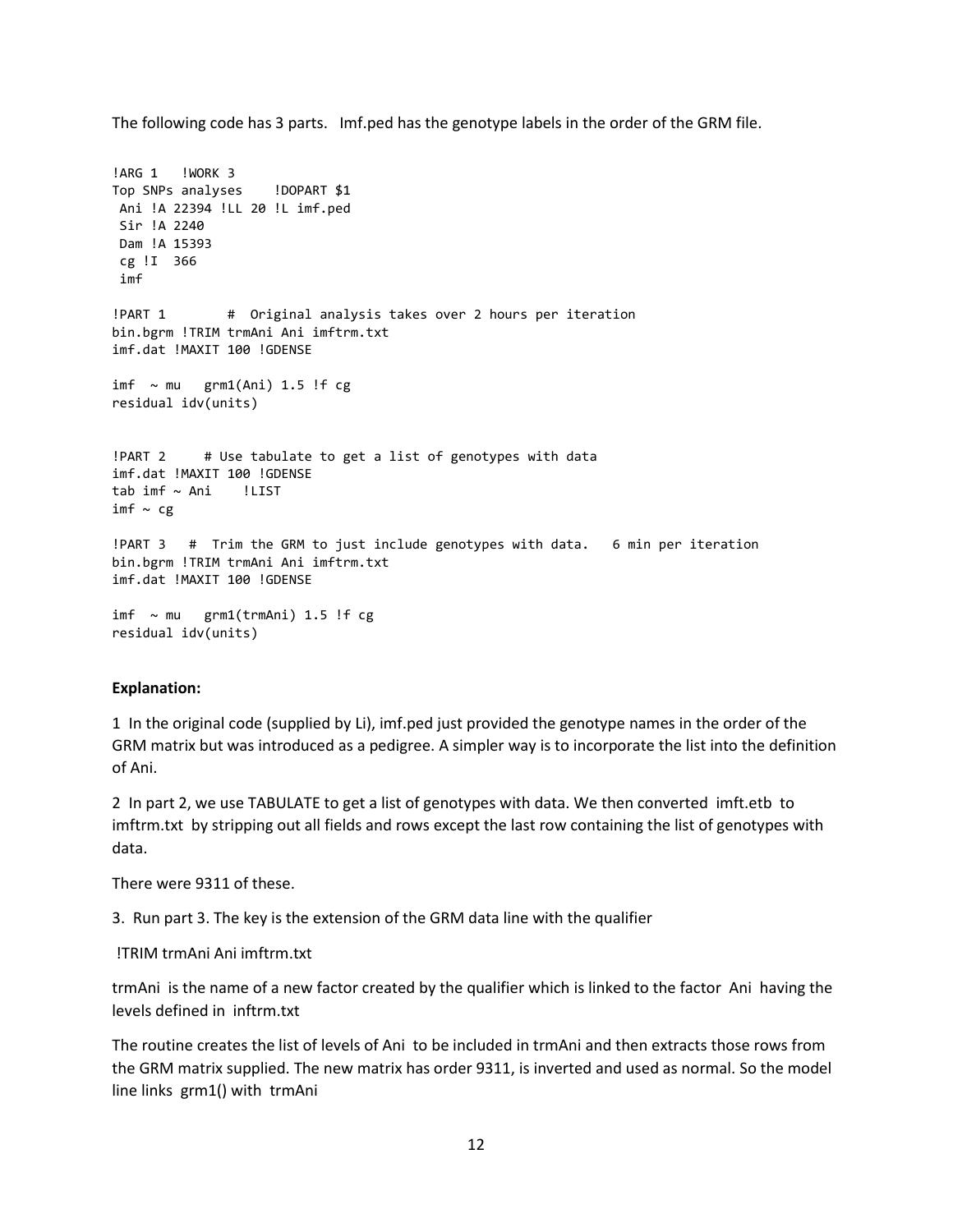The timing information under Windows on HP15 is

|                          | N:\2019\ASR\LiLi\IMF\IMF>grep ">>" imft.esl |      |                          |               |              |       |
|--------------------------|---------------------------------------------|------|--------------------------|---------------|--------------|-------|
| $>$ $>$ $>$ $>$ $>$      | nrm den bin.bgrm                            | took | 314.30 sec               | 5.24          | Etime        | 3.08  |
| >> >> >>                 | Setup D                                     | took | 1.00 sec                 | 5.25          | Etime        | 3.09  |
| >> >> >>                 | SSP+G took                                  |      | 0.33 sec                 | 5.26          | Etime        | 3.09  |
| E64 groups $\rightarrow$ | 0                                           | 0    | 0<br>9677                | $\mathcal{P}$ | 9679<br>9679 | 1     |
| >> >> >>                 | Order                                       | took | 0.12 sec                 | 5.26          | Etime        | 3.09  |
| >> >> >>                 |                                             |      | SymbolicA took 26.91 sec | 5.71          | Etime        | 3.54  |
| FILLIN                   | $>>$ 42723576<br>42722919                   |      | 1.00 FOLD                |               |              |       |
| >> >> >>                 | SymbolicD took                              |      | 2.31 sec                 | 5.75          | Etime        | 3.58  |
| >> >> >>                 | Sparse done                                 | took | 1338.55 sec              | 28.06         | Etime        | 6.42  |
| >> >> >>                 | Absorb C                                    | took | $0.61$ sec               | 28.07         | Etime        | 6.42  |
| >> >> >>                 | AIAbsorb                                    | took | $1.22$ sec               | 28.09         | Etime        | 6.43  |
| >> >> >>                 | Sparse Inverse                              | took | 1027.34 sec              | 45.21         | Etime        | 8.60  |
| >> >> >>                 | Sparse Inverse r                            | took | 3.94 sec                 | 45.28         | Etime        | 8.64  |
| >> >> >>                 | Complete                                    | took | $0.14 \text{ sec}$       | 45.28         | Etime        | 8.65  |
| >> >> >>                 | Complete                                    | took | 2370.77 sec              | 84.79         | Etime        | 13.79 |

which shows a Setup time of 3.1 minutes (down from 34 min) First iteration completed after 8.85 minues (down from 175 min) Subsequent iterations just take 5 minutes.

Timings may differ slightly between Windows and Linux OS.

This run converged to

|  | 1 $LogL = -4162.02$ | 8945 DF |  |
|--|---------------------|---------|--|
|  | 2 LogL= -2895.36    | 8945 DF |  |
|  | 3 LogL= -2818.29    | 8945 DF |  |
|  | 4 LogL= -2817.70    | 8945 DF |  |
|  | 5 LogL= -2817.70    | 8945 DF |  |

Akaike Information Criterion 5639.40 (assuming 2 parameters). Bayesian Information Criterion 5653.59

Analysis of imf

|                                                   | Wald F statistics |          |                      |         |          |
|---------------------------------------------------|-------------------|----------|----------------------|---------|----------|
| Source of Variation                               | <b>NumDF</b>      | DenDF    | $F$ -inc             |         | $P$ -inc |
| Model Term                                        | Order             | Gamma    | Sigma                | Z ratio | %C       |
| grm1(trmAni)                                      | 9311              | 0.417077 | 0.417077             | 15.09   | 0 P      |
| idv(units)                                        | 9311              | 0.272285 | 0.272285             | 13.17   | 0 P      |
| сg                                                |                   |          | 366 effects fitted.  |         |          |
| grm1(trmAni)                                      |                   |          | 9311 effects fitted. |         |          |
| Finished: Thu Nov 21 15:49:06 2019 LogL Converged |                   |          | imft                 |         |          |

Started: Echidna 0.097 19 Nov 2019 Windows 3360 Mbyte at Thu Nov 21 15:19:56 2019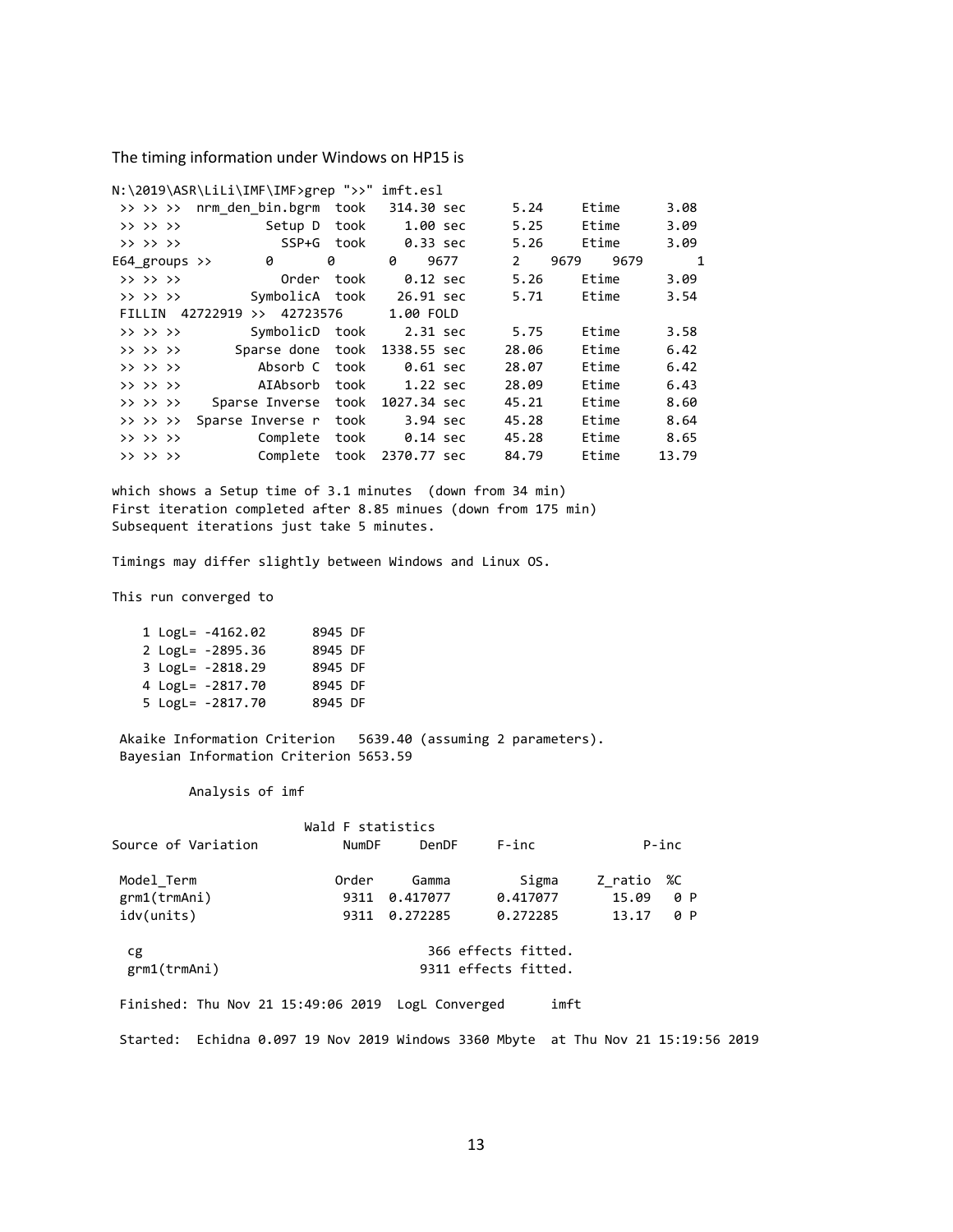These results (5 iterations in 30 min) agree with those from ASReml (below) which took over 9 hours for 3 iterations:

 3 LogL=-2817.70 S2= 0.27236 8945 df - - - Results from analysis of imf - - - Akaike Information Criterion 5639.40 (assuming 2 parameters). Bayesian Information Criterion 5653.59 Model Term **Gamma** Sigma Sigma/SE % C grm1(Ani) GRM V 22394 1.53175 0.417190 15.10 0 P idv(units) 9311 effects Residual SCA\_V 9311 1.00000 0.272362 13.17 0 P Wald F statistics Source of Variation NumDF F-inc Solution Standard Error T-value T-prev 7 grm1(Ani) 22394 effects fitted ( 65 are zero) 4 cg 366 effects fitted \* This job used at least 5890 of the 43263 Mbyte of primary workspace. \* SLOPES FOR LOG(ABS(RES)) on LOG(PV) for Section 1 0.99 31 possible outliers: see .res file Finished: 07 Nov 2019 05:35:08.201 LogL Converged

# June 2020 Three examples

The stated objective is to perform bivariate genomic analysis.

Started: 06 Nov 2019 20:37:10.275 49444 Mbyte IMFD

## Small

For this, Li provided a trimmed GRM for 1000 animals. There were actually 3 G matrices (A22, G\_r and G\_t), a list of genotype IDs (ped.csv) and a data file (data.csv) containing variables ID, CG\_i, CG\_f, imf, sf5 where the CG (Contemporary Group) factors pertain to the two traits to be analysed. This dataset is provided as a development testing example. A22 is derived from the A matrix (absorbing parents without data). G\_t is based on a marker panel and G\_r represents a different marker panel.

The imf data has a standard deviation of 0.97. The variance after fitting CG is 0.63 (SD 0.79).

The sf5 data has a standard deviation of 8.04. The variance after fitting CG is 41.44 (SD 6.44).

The G t GRM is negative definite; 1 negative pivot making all diagonals of the inverse negative and large. Using !ADD (which adds 0.000001 to the diagonal) rectified the issue.

Standard univariate analysis estimates are

| $\sim$<br>$\overline{\phantom{m}}$<br><br>. | <b>COMPOS</b><br>$\sim$<br>$\sim$ | -----<br>'<br>_______ |
|---------------------------------------------|-----------------------------------|-----------------------|
|---------------------------------------------|-----------------------------------|-----------------------|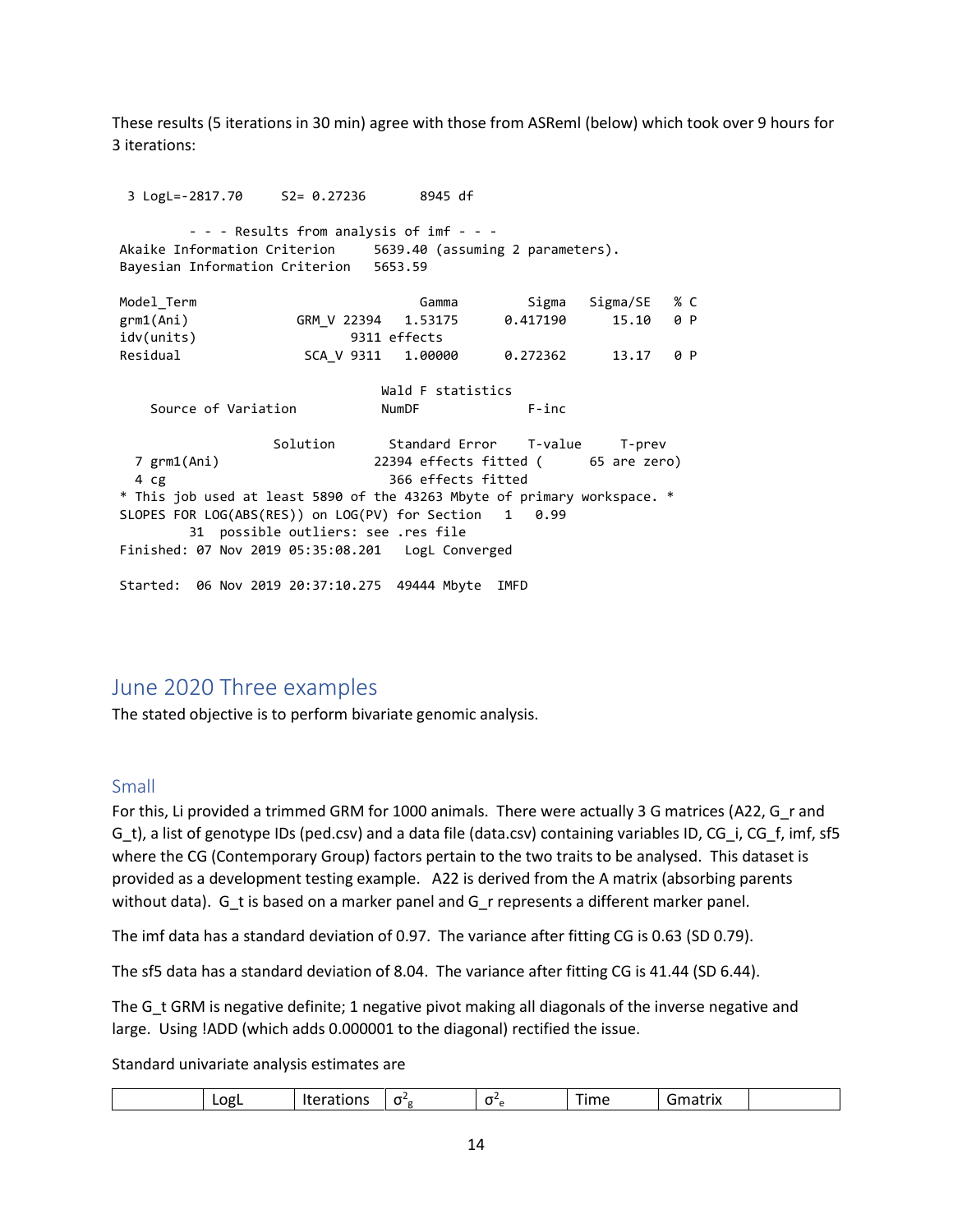| imf             | $-281.62$  | 7 | 0.3065 | 0.3223 | 4s              | A22.bgrm   |
|-----------------|------------|---|--------|--------|-----------------|------------|
|                 | $-277.78$  | 7 | 0.3022 | 0.3386 | 5s              | $G_r.bgrm$ |
|                 | $-276.47$  | 6 | 0.2193 | 0.4041 | 5s              | $G_r.bgrm$ |
|                 | $-274.74$  | 5 | 0.0000 | 0.3484 | 10 <sub>s</sub> | A22        |
|                 |            |   | 0.1496 |        |                 | $G_r$      |
|                 |            |   | 0.1375 |        |                 | $G_t$      |
| Sf <sub>5</sub> | $-2278.73$ | 7 | 18.69  | 23.16  | 5s              | A22.bgrm   |
|                 | $-2277.38$ | 6 | 13.79  | 27.63  | 5s              | $G_r.bgrm$ |
|                 | $-2274.32$ | 5 | 11.92  | 29.12  | 4s              | G_t.bgrm   |
|                 | $-2273.81$ | 5 | 5.04   | 26.36  | 10 <sub>s</sub> | A22.bgrm   |
|                 |            |   | 0.77   |        |                 | $G_r.bgrm$ |
|                 |            |   | 9.30   |        |                 | G t.bgrm   |

These results were produced with the code:

```
!RE !ARG 1 2 3 4
Original imf !DOPART $1
ID !A
CG i *CG_f *imf
sf5
a22.bgrm
G_r.bgrm
G_t.bgrm !ADD
data.csv !skip 1
!part 1 //imf \sim mu CG_i
!part 2 //sf5 ~ mu CG_i
!part 3 //imf ~ CG_i !r grm1(ID)
!part 4 //sf5 ~ CG_i !r grm1(ID)
!part 5 //imf \sim CG_i !r grm2(ID)
!part 6 //sf5 \sim CG_i !r grm2(ID)
!part 7 //imf \sim CG_i !r grm3(ID)
!part 8 //sf5 ~ CG_i !r grm3(ID)
!part 9 //imf ~ CG_i !r mrm123(ID)
!part 10//sf5 ~ CG_i !r mrm123(ID)
```
## Medium (10K)

This data has the same structure as the Small set but includes 9688 individuals and an extra G matrix (GG.bgrm) representing genetic groups.

Standard univariate analysis estimates (timings on HP15; 8 threads, 32Gb) are

|  | ∟ogL | ltaro<br>$\sim$ | $\sim$<br>$\mathbf{a}$ | $-$ | --<br>e/itn<br>ıme<br>___ | -<br><b>Arm</b><br>.<br>◡ | Gmatrix | Total |
|--|------|-----------------|------------------------|-----|---------------------------|---------------------------|---------|-------|
|--|------|-----------------|------------------------|-----|---------------------------|---------------------------|---------|-------|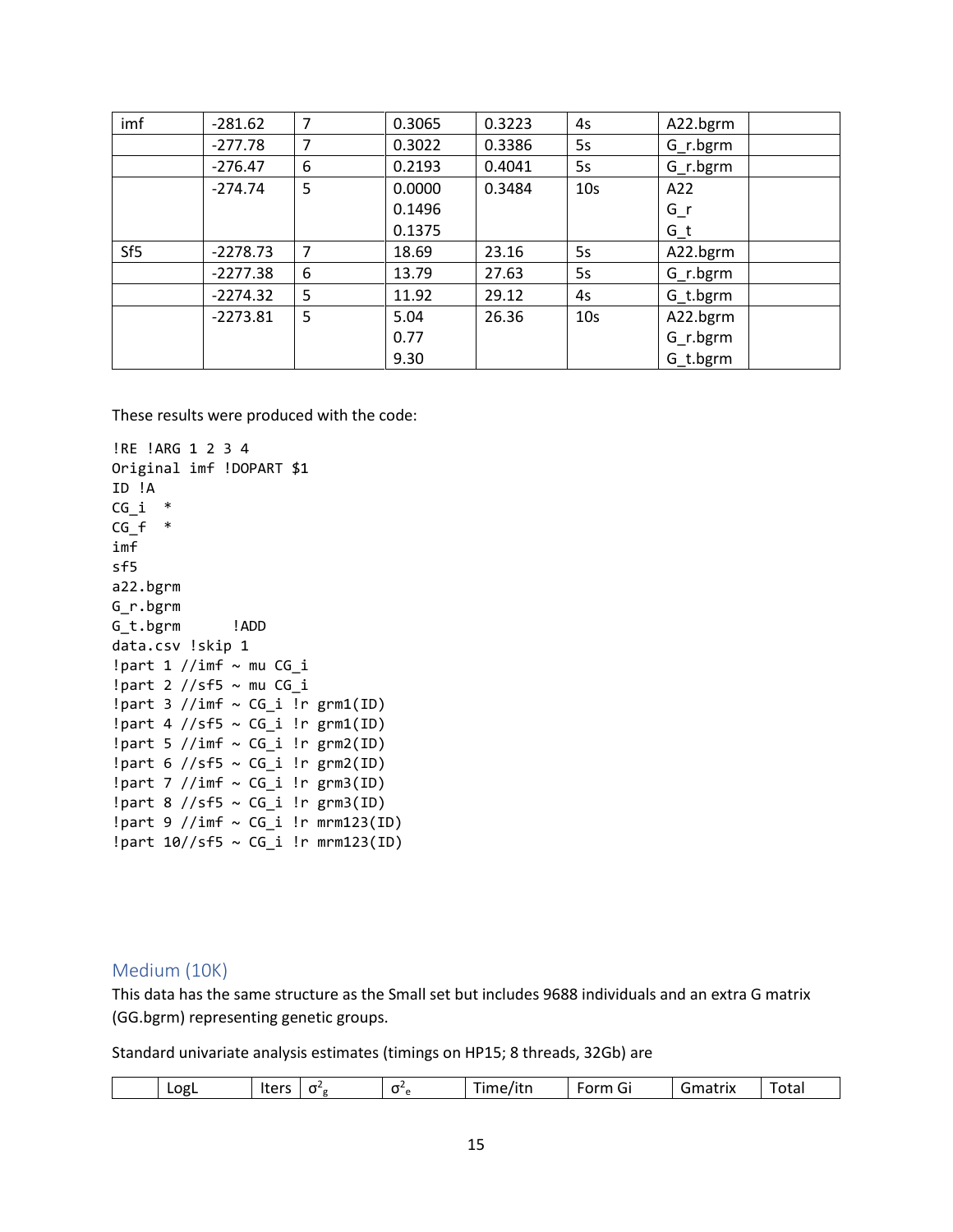| imf             | $-3517.13$  | 5  | 0.0185 | 0.66774 | 230s   | 152s       | A22.bgrm   | 20:10 |
|-----------------|-------------|----|--------|---------|--------|------------|------------|-------|
|                 |             |    |        |         | (HP16) | 90s        |            |       |
|                 |             |    |        |         |        | 60s        |            |       |
|                 |             |    |        |         |        | 180s(HP16) |            |       |
|                 | $-3286.96$  | 30 | 0.0901 | 0.5986  | 232s   |            | G r.bgrm   | 153m  |
|                 | $-3514.07$  | 5. | 0.083  | 0.6782  |        | With !ADD  |            |       |
|                 | -3516.96    | 5  | 0.0073 | 0.6885  | 232s   |            | G_t.bgrm   | 22:50 |
|                 |             | 5  |        |         |        |            | A22        |       |
|                 |             |    |        |         |        |            | $G_r$      |       |
|                 |             |    |        |         |        |            | $G_t$      |       |
| Sf <sub>5</sub> | $-26986.51$ | 3  | 10.032 | 98.153  | 228s   | 152s       | A22.bgrm   | 14:01 |
|                 | -26855.96   | 30 | 14.047 | 94.616  |        |            | $G_r.bgrm$ |       |
|                 | -26991.79   | 4  | 4.2    | 103.674 |        | With !ADD  |            |       |
|                 | $-26995.47$ | 5  | 1.402  | 106.381 |        |            | G_t.bgrm   |       |
|                 |             |    |        |         |        |            | A22.bgrm   |       |
|                 |             |    |        |         |        |            | $G_r.bgrm$ |       |
|                 |             |    |        |         |        |            | G_t.bgrm   |       |

Adding parallel processing to SmiDense Back step reduced Form Gi time from 152 to 90 on HP 15!

Adding parallel processing and 8row blocking to SmiDens Back step reduced Form Gi time from 90 to 60 on HP 15! However, 8row blocking does not appear to help with this same inversion on HP 16 (4 threads!) taking 175-180 s.

In most cases, Echidna converged in  $\sim$  5 iterations; but with the G\_r matrix, it struggles to converge, the LogL increasing by 16 over 26 iterations. The issue is that the genetic variance is negatively correlated with the error variance. This G\_r matrix generates 1 negative pivot will absorbing and the result is all diagonal elements of the inverse are negative. The !ADD qualifier adds 0.000006 to the diagonal before inverting and the result is positive definite. This greatly helps convergence

I tried the !GDENSE qualifier but it was not faster (260s per iteration).

| $>$ $>$ $>$ | Echidna Process                           | <b>CPU</b>  | SumCPU | WClock         | SumWC         |
|-------------|-------------------------------------------|-------------|--------|----------------|---------------|
| $>>$ $>>$   | Setup A                                   | 0.19 sec    | 0.00   | 0.16           | 0.00          |
| $>>$ $>>$   | $SSP+G$                                   | 0.45 sec    | 0.01   | 0.46           | 0.01          |
| $>>$ $>>$   | Get Order                                 | 0.62 sec    | 0.02   | 0.63           | 0.02          |
| FILLIN      | 46963708 >> 46963708 1.00 FOLD DSA        |             |        | $\overline{2}$ | 10064<br>4666 |
| $>>$ $>>$   | Reorder C                                 | 5.09 sec    | 0.11   | 5.10           | 0.11          |
|             | $Bi/Tri$ node calls $\rightarrow$<br>3213 |             |        |                |               |
| $>$ $>$ $>$ | Absorb C 528.48 sec                       |             | 8.91   | 68.88          | 1.25          |
| $>$ $>$     | AIAbsorb 1.14 sec                         |             | 8.93   | 0.27           | 1.26          |
| $>$ $>$     | Ci formed                                 | 1198.06 sec | 28.90  | 155.41         | 3.85          |
| $>>$ $>>$   | Ci reordered                              | 4.81 sec    | 28.98  | 3.57           | 3.91          |
|             | >> >> Completed 1                         | 0.16 sec    | 28.98  | 0.15           | 3.91          |
| $>>$ $>>$   | Completed 2                               | 1735.97 sec | 57.92  | 238.15         | 7.88          |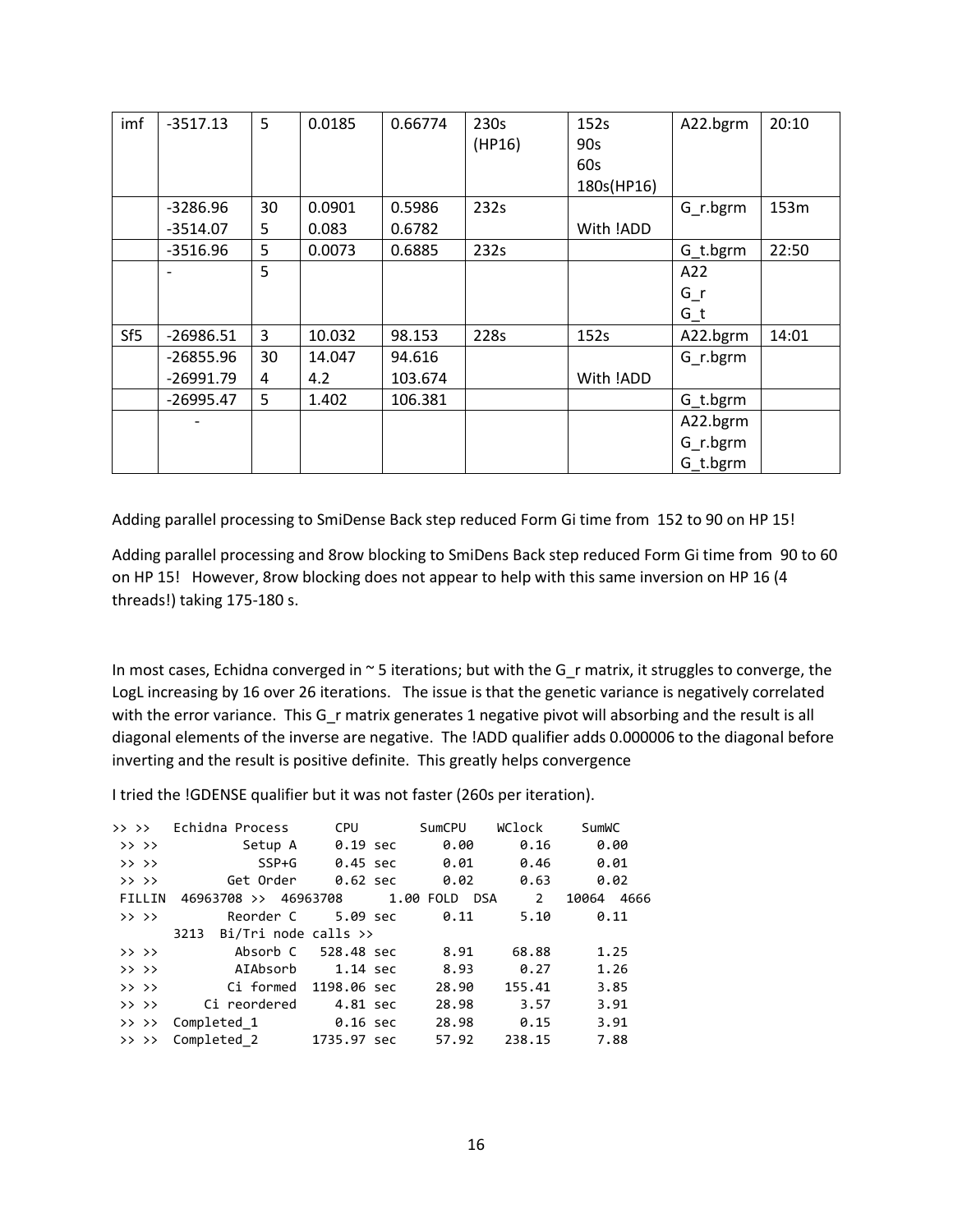## Large

For this example, Li provided the inverse G inverse of order 31572, a data file with 31572 records and a matching list of genotype names. The data file included a CG factor and a response variable present for 10580 records.

Appendix 1 shows the output from GCTA ((C) 2010-2019, The University of Queensland, Jian Yang <jian.yang@uq.edu.au>) which performed 15 AI iterations in 6 min 28 sec with a model also including a second G matrix (for genetic groups) and estimating the components for GG, GRM and Residual as 0.03057 0.30783 0.38199 respectively.

After fixing a few bugs related to reading the Genotype names (because there was so many), Echidna calculated the Log Determinant of the G inverse using routine SmiDense. This routine was not optimised for speed and took 24 hours. I have now optimised that using parallel processing and nodes of size 80 to take 14 minutes, but the job ran out of memory on HP20 (Mac with 16Gb RAM and 12 threads).

Having now calculated the LogDet as 46201.55, Echidna as the option of the user supplying the LogDet or calculating an approximate one from the average variance and covariance of the inverse.

The TRIM mechanism needs to start with a GRM, which I do not have immediately. Bit I did trim the G inverse (to size 10580) and fit the model using that. It took 6 minutes per iteration (an hour to do 10 iterations – not converged) to report variances of 0.0175 (GRM) and 0.0128 (Residual) ) which bare little resemblance to the GCTA values.

Calculating the determinant is a byproduct of the first part of inversion. I sought to invert this whole matrix (order 31572) and it took 20 hours. Parallel processing had not been added to the second half of the inversion processing. Adding it only reduced the time to 17 hours. But adding nodal processing, it took 9:15. These times seem inconsistent.

# SVD approach

Michael Roper sought my help in 2017 to test a GBLUP analysis method he proposed which utilized the Singular Value decomposition of the G matrix.

## SVD refresher

L = matrix( $c(1,1,1,1,1,1,1,2,2,2,-1,-1,0,0,0,1,-1,0,0,0,0,1,-1),5,5$ ) M=L %\*% t(L) svdM=svd(M) Mu=svdM\$u Md=svdM\$d Mu  $\%$  \*% diag(Md)  $\%$  \*% t(Mu) # is M  $t(Mu)$  %  $*$ % Mu  $\qquad$  # is I Mu %\*% diag(1/Md) %\*% t(Mu) # is inverse(M)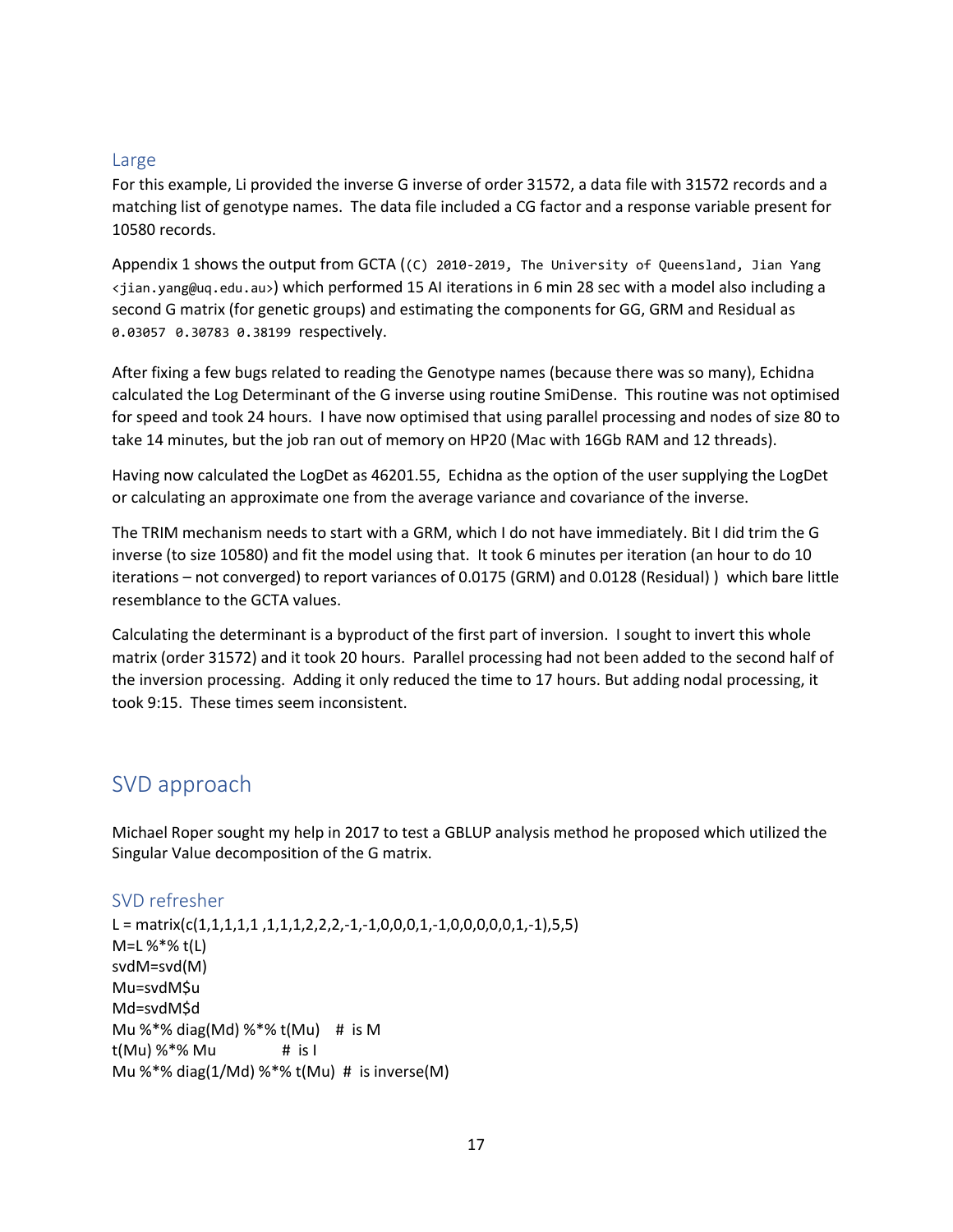For the case where we have a single observation for each genotype and calculate a GRM matrix as MM', and want to fit the model

 $y = XB + Zu$  where var(y) is s^2(I + gG) since Z is I, we can calculate the eigen decomposition of G as LDL' and then transform the model to L'y = L'XB + L'Zu +L'e and var(Lý) is s^2[L'L + gL'GL] = s^2 [I +gD].

That is, decompose G, premultiply y and X by L' and solve the resultant simpler equations.

In the case where rank G is less than order of G (fewer markers than genotypes) some elements of D are zero but we still need the whole matrix L'.

## 2017 analyses for Michael Roper

```
Standard approach
!WORKSPACE 1 !RENAME !DEBUG !LOG !OUT !ARGS 1
Title: Xy. !DOPART $1
#meas_accuracy,aminoacid,y
#=,Z, 2.00148000021
#=,P, 2.56494935746
# =, P, 3.04452243772
#=,P, 1.79175946923
meas_accuracy !A # =<br>aminoacid !A # P
aminoacid !A
y # 1.79175946923 
ID * !=V0
!PART 1 
G.grm !PSD !PRECISION
Xy.csv !SKIP 1 !DDF !FCON !MAXIT 21
y ~ mu meas amino, !r grm1(ID) 1
residual units
There are 1075 data records and G is based on 462 markers (so has 613 singularities).
   8 LogL= -342.23 0.4954 1069 DF
                  Wald F statistics
Source of Variation NumDF DenDF F-inc F-con P-inc 
mu 10.30 10.30
meas accuracy 3 3 90.76 90.79
aminoacid 2 0.29 0.29
Model_Term Order Gamma Sigma Z_ratio %C
grm1(ID) 1688 12.7625 6.32232 7.81 0 P 
Residual_units 1075 1.00000 0.495383 20.16
```
Michael then transformed the data and X design matrix And we can run

!WORKSPACE 100 !DEBUG !LOG !RENAME !OUT !ARGS 2 4 Title: MMX-II\Ex\MRxyg\tXyG. !DOPART \$1 #ID,Intercept,meas\_accuracy=,meas\_accuracy>,meas\_accuracyNULL,aminoacidP,aminoacidZ,tG,ty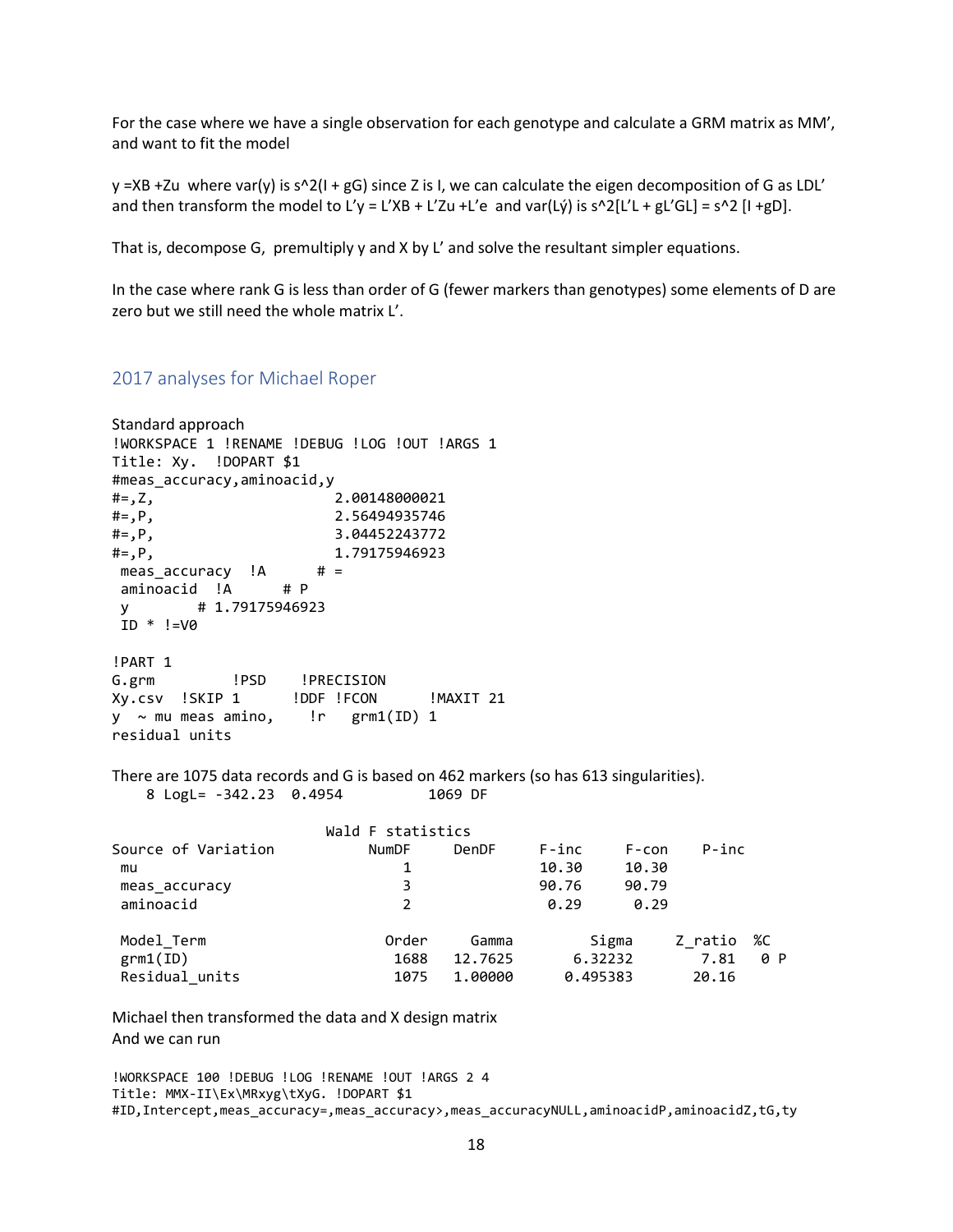#1,-32.77608,-23.17167,-6.795595,-2.715653,-22.51105,-0.06176557,961.8945,-67.80353 #2,0.268823,-0.2023037,2.1990785,-1.7318146,-14.918853,-0.040410,13.991215,5.0663441 #3,-0.4678455,-3.3476936,2.1899236,0.692786,0.9636929,0.0127684,8.6003273,29.883288 #4,-0.2362078,3.45968686,-6.152741,2.37584257,-0.01825295,0.06537036,5.521165,-43.51705  $ID * !M > 462$  # 4 Intercept # -0.236207834 MEeq # 3.459686857 #meas\_accuracy= MEgt + -6.152741035 #meas accuracy> MEnull # 2.375842569 #meas\_accuracyNULL<br>AAP # -0.018252946 #aminoacidP # -0.018252946 #aminoacidP AAZ # 0.065370363 #aminoacidZ G # 5.521165046 tY # -43.51704702 GW !=G !\*12.7 !+1 !^-1 dgGi.giv dgG.grm !skip 1 # Diag form tXyG.csv !SKIP 1 !MVI !FCON !DDF !PART 2  $//$  tY ~ Inter MEeq MEgt MEnull AAP AAZ !r grm1(ID) !PART 4  $//$  tY ~ Inter MEeq MEgt MEnull AAP AAZ !r grm2(ID) !PART 3 // tY !WT GW ~ Inter MEeq MEgt MEnull AAP AAZ Resulting in 8 LogL=-342.225 S2= 0.49527 1069 df 12.78 Final parameter values 12.76 - - - Results from analysis of tY - - - Akaike Information Criterion 688.45 (assuming 2 parameters). Bayesian Information Criterion 698.40 Approximate stratum variance decomposition Stratum Degrees-Freedom Variance Component Coefficients grm1(ID) 255.98 1.64890 0.2 1.0 Residual Variance 813.02 0.495373 0.0 1.0 Model\_Term Gamma Sigma Sigma/SE % C grm1(ID) GRM V 462 12.7624 6.32214 7.80 0 P Residual SCA\_V 1075 1.00000 0.495373 20.16 0 P Wald F statistics Source of Variation MumDF DenDF\_con F-inc F-con M P-con 2 Intercept 1 160.1 10.29 1.31 A 0.254 3 MEeq 1 878.9 44.80 15.57 A <.001 4 MEgt 1 887.5 221.86 40.88 A <.001 5 MEnull 1 875.8 5.57 5.56 A 0.019<br>1 135.2 0.05 0.47 A 0.494 1 135.2 0.05 0.47 A 0.494 7 AAZ 1 404.7 0.52 0.52 A 0.470

This gives the same variance components and LogL. However, the effects would need to be transformed back to the observation scale.

The actual run times were 6 seconds and 0.3 seconds (not including the time to do the eigen factorization and to transform the design matrix).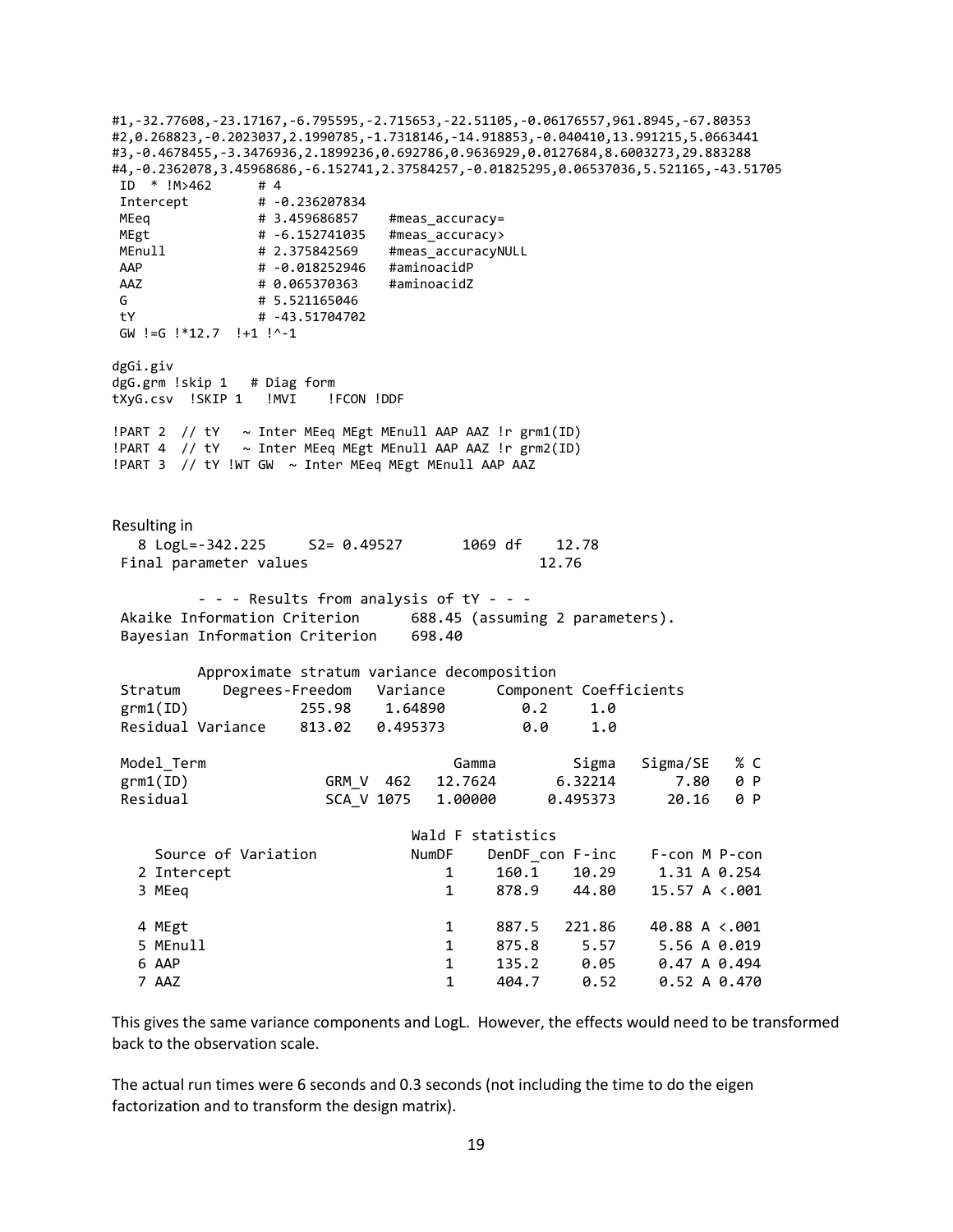The big question is whether this can be generalised to the case of repeated observations!

## 2020 Gsubset GID.txt ISKIP GRM.bgrm DATA.csv DSKIP IDFLD YFLD

To develop and further test this approach, I have written a series of programs to perform individual steps. The program Gsubset replicates the Echidna GRM TRIM operation.

- 1. It reads the list of Genotype identifiers (GID.txt has the genotype identifiers as the first field of each line) after copying any (ISKIP) header lines to the file to contain the reduced list of genotypes: GID\_yfld.txt.
- 2. It reads the data file (DATA.csv) first copying any (DSKIP) header lines to the file to contain the reduced data set: DATA\_yfld.csv. When each record is read, field YFLD is examined. If it is a missing observation, the record is discarded. Otherwise the record is copied to DATA\_yfld.csv and the presence of the ID from field IDFLD is noted against the list of genotypes from step 1.
- 3. Finally, the GRM file is read (bgrm means real\*4 binary lower triangle rowwise). If this genotype is not in the reduced data, the record is discarded. Otherwise the cells corresponding to genotypes with data are written to GRM\_yfld.bgrm.

```
IC=1DO IA=1,nrg
    read(13) RVEC(1:IA)
    IF(IA.eq.key(Ic)) THEN
       write(14) rvec(key(1:Ic))
       Ic=Ic+1
    ENDIF
ENDDO
```
## 2020 Ginverse ABC.bgrm

This program reads the nominated .bgrm file (lower triangle rowwise dense) and uses Echidna's SmiDense routine to invert it. Inverse is written in the same format to a NEW file with the file extension changed to .bgiv (.bgrm if the input file is .bgiv). If the output file already exists, delete it before running the program. The determinant is written as the second element on the first line.

## 2020 Geigen ABC.bgrm

This program reads the nominated .bgrm file (lower triangle rowwise dense) and uses MKL to perform Singular Value Decomposition (G=UDU'), writes the dimension and D to ABC\_D.bgrm and writes U to ABC\_U.bgrm. The write statements are:

```
 WRITE(12) NR
 WRITE(12) sngl(XX(LSV:LSV+NR-1))
 CLOSE (12)
 LL=LU-1
 DO IR=1,NR
  WRITE(13) sngl(XX(LL+1:LL+NR))
  LL=LL+NR
 ENDDO
 CLOSE(13)
```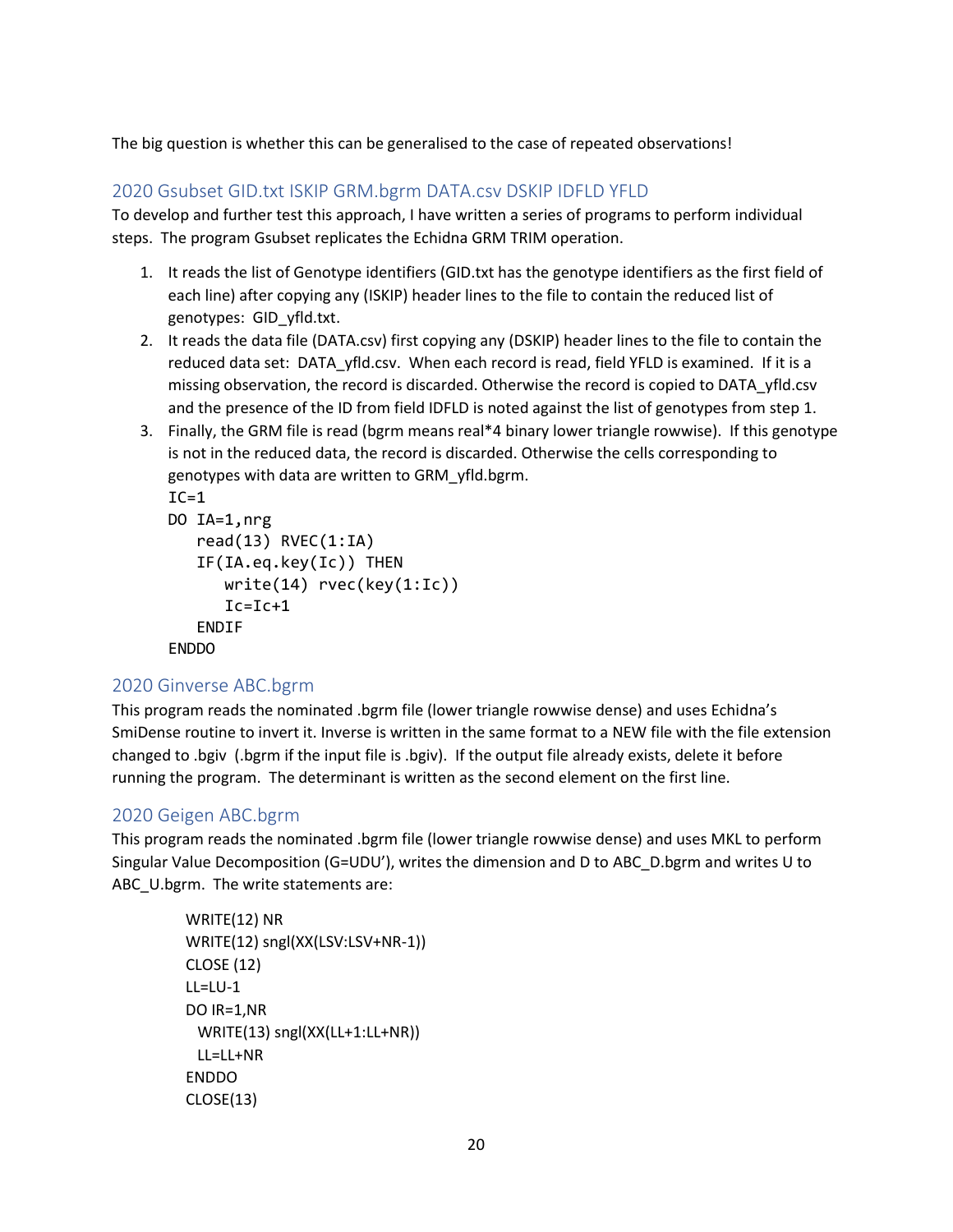This program took 3 seconds to factor a G matrix of order 1000, but 90 minutes to factor a matrix of order 9968 (on HP16 4 threads 16Gbyte all used)

## 2020 Gtransform ABC\_U.bgrm Data.csv DSKIP Yfld IDfld CGfld

The purpose of this program is to premultiply the design for a simple model by the U matrix from the SVD (produced by Geigen) and write the result to a binary file for analysis in Echidna.

ABC\_U.bgrm is file of eigen vectors produced by running Geigen ABC.bgrm

Data.csv is an ascii data file with at least 3 fields (ID, CG and Y)

Dskip is the heading lines in Data (to be ignored)

 Yfld IDfld and CGfld identify fields to access in the data file. After dropping records for which the response Y is missing, the number of rows retained must match the size of the GRM matrix (retrieved from ABC\_D.bgrm). It is assumed the data file is in the order of the G matrix. IDfld is not actually referenced. It is assumed the CG field is numeric coded 1:NCG where NCG is number of CG classes and the maximum value is taken as NCG.

The binary data file produced is Data\_Yfld.bin and has 2+NCG fields being ID (recoded 1:NR), Uy (transformed response) and UX (transformed CG design matrix).

With this result, the Echidna code to run the analysis is

Transformed Gblup analysis ID \* # ID \* !LL 20 !L IDnames.csv # if you have a file with the correct listof ID names tY # Transformed response variable tCG !G 51 # where 51 is the number of CG classes reported by Gtransform ABC D.bgrm # has the eigen values to use in the analysis Data 5.bin # Binary data  $tY \sim \text{!r tCG}$  grm1(ID) 1 LogL= -27023.03 100.2 9312 DF 2 LogL= -27003.21 103.2 9312 DF 3 LogL= -26995.47 106.3 9312 DF 4 LogL= -26995.47 106.4 9312 DF Akaike Information Criterion 53994.93 (assuming 2 parameters). Bayesian Information Criterion 54009.21 Analysis of sf5 Wald F statistics Source of Variation The NumDF DenDF F-inc The P-inc Model Term **Camma** Gamma Sigma Z ratio %C grm1(id) 9688 0.131835E-01 1.40248 1.71 0 P Residual units  $9688$  1.00000 106.381 61.66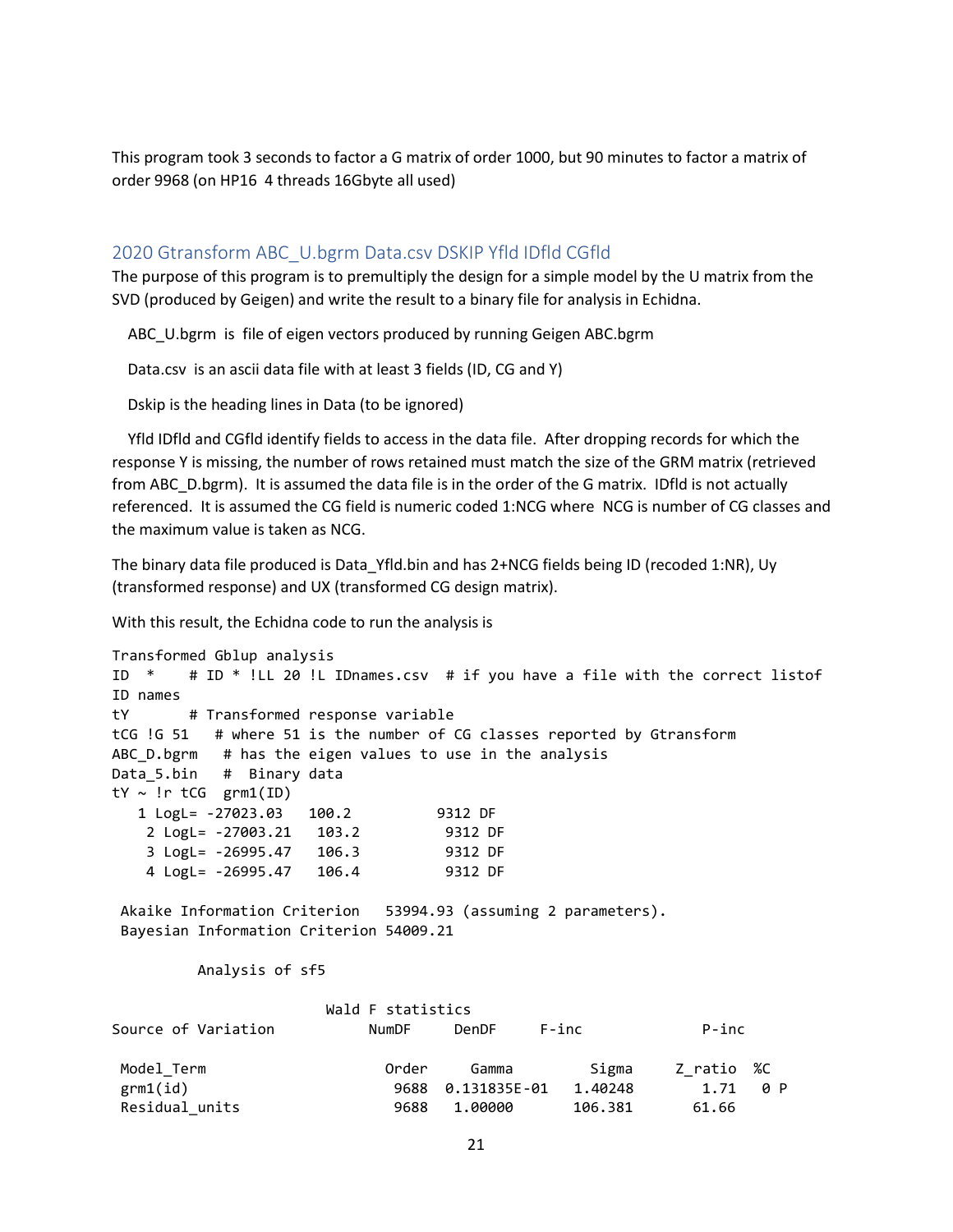| cg sf5   | 376 effects fitted.  |
|----------|----------------------|
| grm1(id) | 9688 effects fitted. |

## 2020 Gtransform revised: ABC Data.csv DSKIP FldKeys

This revised version (July 14) allows multiple responses to be transformed at once by use of a string variable FldKeys. This is a positional key string of up to 20 characters. An F indicates the corresponding field is a factor coded 1:n which is to be transformed. A Y indicates a (response) variate in the corresponding field is to be transformed. Any other character (e.g. I or -) means the corresponding firld is ignored. The other change is that the "\_U.bgrm" file extension is assumed.

For example, the test example involved

grm1(id)Geigen G\_t.bgrm Gtransform G\_t data.csv 1 IFFYY

And created a binary file data IFFYY.bin containing the transformed data.

The screen output includes the basic code for the Echidna job to analyses the data

## 2020 MR (repeat Michael's analysis)

Run Gbgrm to convert G.grm (dense ASCII) to G.bgrm

Run Geigen to generate \_U.bgrm ND D\_bgrm

E:\MMX-II\Ex\MR>C:\Users\Arthur\Dropbox\MMX\GRM\Geigen.exe G.bgrm

|         |        | 1075 rows read from G.bgrm Trace | 1075.000 |
|---------|--------|----------------------------------|----------|
| 1.000   | 0.939  | 0.912                            |          |
| 0.939   | 1.000  | 0.953                            |          |
| 0.912   | 0.953  | 1.000                            |          |
| 961,894 | 13.991 | 8.600                            |          |

-32.679

The first 3 lines show the top of the file, and that it has remapped from LT to fullstored.

The 4<sup>th</sup> line is the first the eigen values, and agrees with what Michael reported.

961.894492210141, 13.9912150352729, 8.60032731702465

The next step is to transform the data (xy.csv) which starts

| meas_accuracy,aminoacid,y |  |
|---------------------------|--|
|                           |  |

| $= 7.2$     | 2.00148000021  |
|-------------|----------------|
| $=$ , $P$ , | 2.56494935746  |
| $=$ , $P$ , | 3.04452243772  |
| $=$ , $P$ , | 1.79175946923  |
| $=$ , $P$ , | 2.07944154168  |
| $=$ , $P$ , | -0.69314718056 |
| $=$ , Z,    | a              |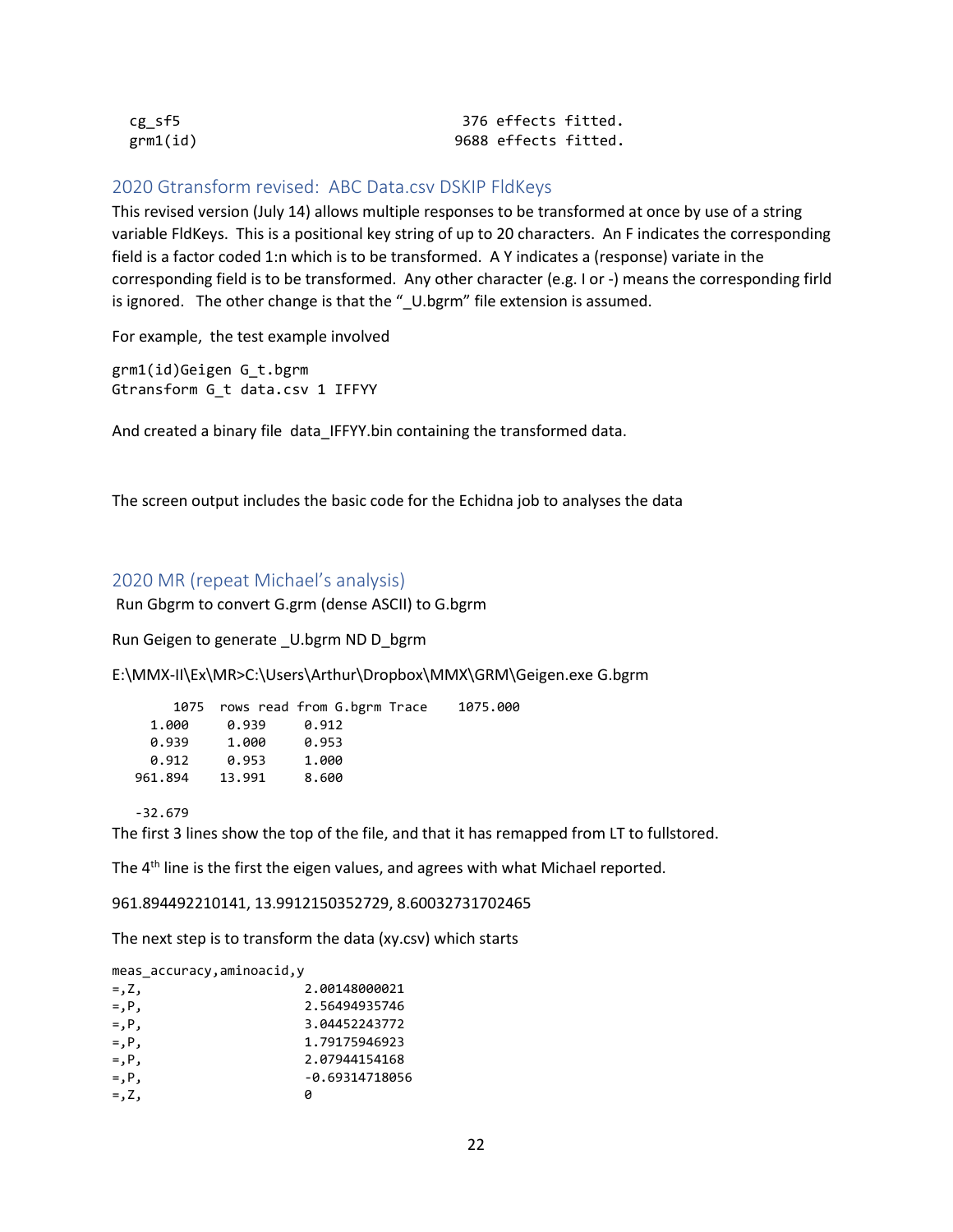| $=$ , $P$ , | 2.83321334406 |
|-------------|---------------|
| $=$ , $P$ , | 3.43398720449 |

The data summary is

|       | у         |          |           |           |               |    |
|-------|-----------|----------|-----------|-----------|---------------|----|
| Count | Mean      | StndDevn | Minimum   | Maximum   | MF            | AA |
| 2     | 1.0007    | 1.4153   | 0.0000    | 2.0015    | $=$           | z  |
| 521   | 1.7532    | 1.7164   | $-1.6094$ | 5.2306    | $=$           | P  |
| 237   | 1.2801    | 1.6861   | $-1.6094$ | 4.6367    | $=$           | N  |
| 124   | 4.5008    | 0.5463   | 3.7136    | 6.2146    | $\rightarrow$ | P  |
| 101   | 4.2552    | 0.3039   | 3.6402    | 5.1671    | $\rightarrow$ | N  |
| 2     | $-1.6094$ | 0.0003   | $-1.6094$ | $-1.6094$ | ≺             | P  |
| 1     | $-1.2040$ | 0.0000   | $-1.2040$ | $-1.2040$ | ≺             | N  |
| 87    | 0.3062    | 1.0239   | $-1.6094$ | 4.1431    | <b>NULL</b>   | P  |

As a table:

| $\overline{\phantom{0}}$ | F21<br>--- | 237 |
|--------------------------|------------|-----|
|                          | 124        | 101 |
|                          |            |     |
| <b>NULL</b>              | 87         |     |

I used Echidna to produce a binary file called xy\_SAVE.bin. ME is the major fixed effect (Fc=260).

The first field has values "=", ">" and "NULL". The second field has values "Z" (2), "P" and "N".

Next step is to premultiply the design matrix by U from the eigen analysis. At this time, Gtransform just accommodates 1 factor. If the input data file is binary, the DSKIP field is taken as the number of fields.

E:\MMX-II\Ex\MR>GT G\_U.bgrm xy\_save.bin 3 3 2 1

```
E:\MMX-II\Ex\MR>C:\Users\Arthur\Dropbox\MMX\GRM\Gtransform G_U.bgrm xy_save.bin 3 3 2 1
Gtransform XXX_U.bgrm Datafile DSKIP Yfld IDFLD CGfld
GRM eigen vectors read from G_U.bgrm
Getting size from corresponding _D file
Original data file:xy_save.bin
Transformed data written to xy_save_3.bin
          4 levels in CG factor
   2.00 1.00 0.00 0.00 0.00
    1.0000 -1.0635 -0.3239 0.5107 -0.0289 -0.0263
    2.0000 -3.8572 -0.4599 -0.5118 0.0025 0.2352
    3.0000 -0.7129 -0.4094 -0.1420 -0.0077 -0.4601
    4.0000 2.1805 -0.4039 0.2731 -0.0014 0.3559
transformed data written: 6 fields ID, tY, tCG
```
The transformed data supplied by Michael (with reduced accuracy) began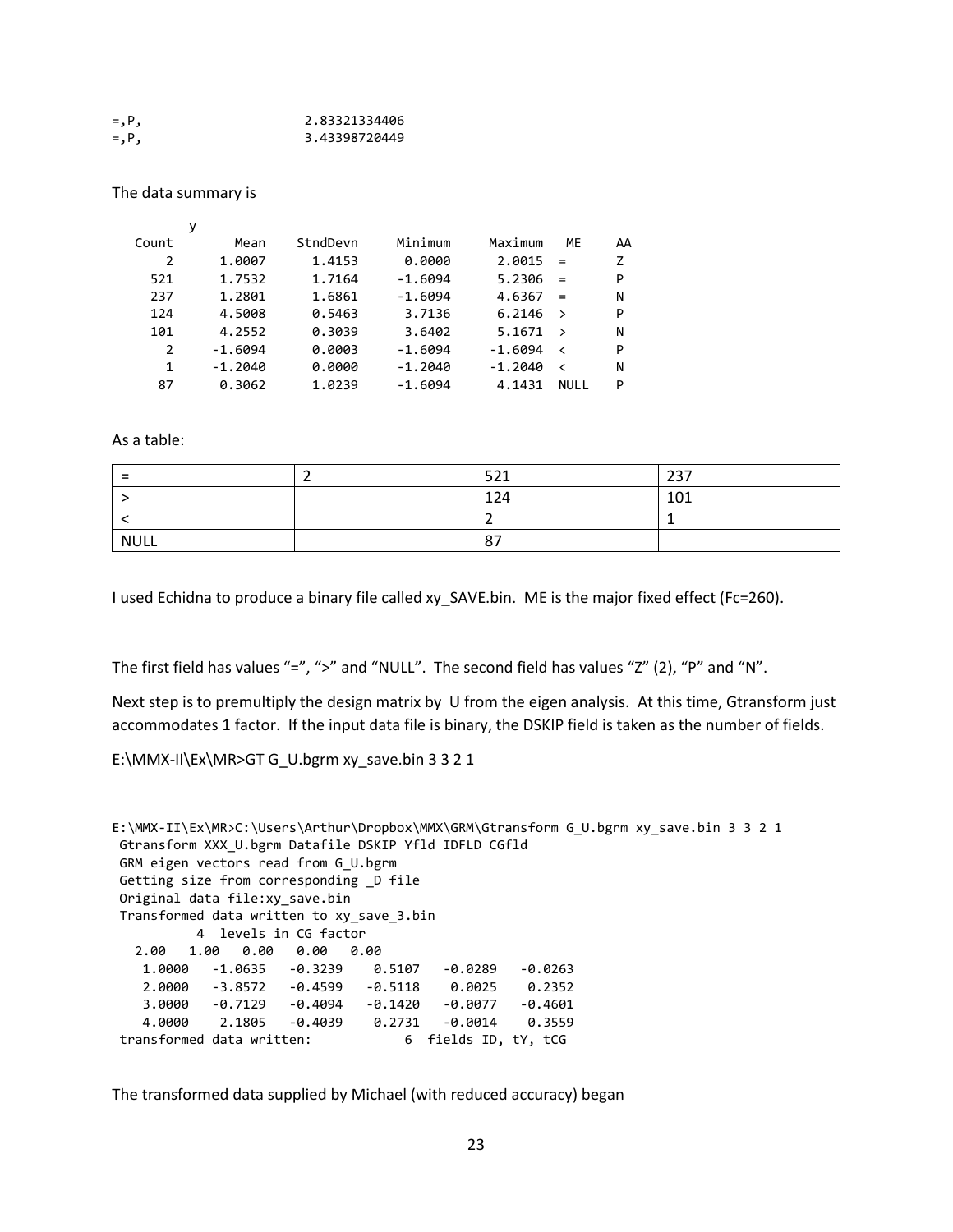```
E:\MMX-II\Ex\MR>head -5 txyg.csv
ID,Intercept,meas_accuracy=,meas_accuracy>,meas_accuracyNULL,aminoacidP,aminoacidZ,tG,ty
1,-32.7761,-23.1717,-6.7956,-2.7156,-22.5111,-0.0618,961.8945,-67.8035
2, 0.2688, -0.2023, 2.1991,-1.7318,-14.9189,-0.0404, 13.9912, 5.0663
3, -0.4678, -3.3477, 2.1899, 0.6928, 0.9637, 0.0128, 8.6003, 29.8833
4, -0.2362, 3.4597,-6.1527, 2.3758, -0.0183, 0.0654, 5.5212,-43.5170
```
The values do not match.

Else with U transposed (call it Left)

|                           |                | $2.00 \quad 1.00 \quad 0.00 \quad 0.00 \quad 0.00$ |                                  |                  |           |
|---------------------------|----------------|----------------------------------------------------|----------------------------------|------------------|-----------|
|                           |                |                                                    | 1.0000 -67.8035 -23.1717 -6.7956 | -0.0932 -2.7157  |           |
|                           | 2.0000 -5.0663 |                                                    | 0.2023 -2.1991                   | $-0.0039$        | 1.7318    |
| 3.0000 -29.8833           |                |                                                    | $3.3477 - 2.1899$                | 0.0029           | $-0.6928$ |
| 4.0000 -43.5170           |                | 3.4597                                             | -6.1527                          | 0.0810 2.3758    |           |
| transformed data written: |                |                                                    |                                  | 6 fields ID, tY, |           |

Now fitting the untransformed model:

```
XY Untransformed !DOPART $1
ME !A
AA !A
y
ID * !=V0G.grm !SAVE !ND !ADD
Xy.csv !skip 1
y \sim mu ME !r grm(ID)
```
#### Gave results

11 LogL= -341.38 0.4950 1071 DF

|                     | Wald F statistics |         |          |               |
|---------------------|-------------------|---------|----------|---------------|
| Source of Variation | <b>NumDF</b>      | DenDF   | $F$ -inc | $P$ -inc      |
| mu                  |                   |         | 10.33    |               |
| ME                  | 3                 |         | 90.92    |               |
| Model Term          | Order             | Gamma   | Sigma    | Z ratio<br>%C |
| grm(ID)             | 1075              | 12.7194 | 6.29601  | 0 P<br>7.82   |
| Residual units      | 1075              | 1,00000 | 0.494993 | 20.172.3758   |

The transformed model is

XY transformed !DOPART \$1 ID \* tY ME !G 4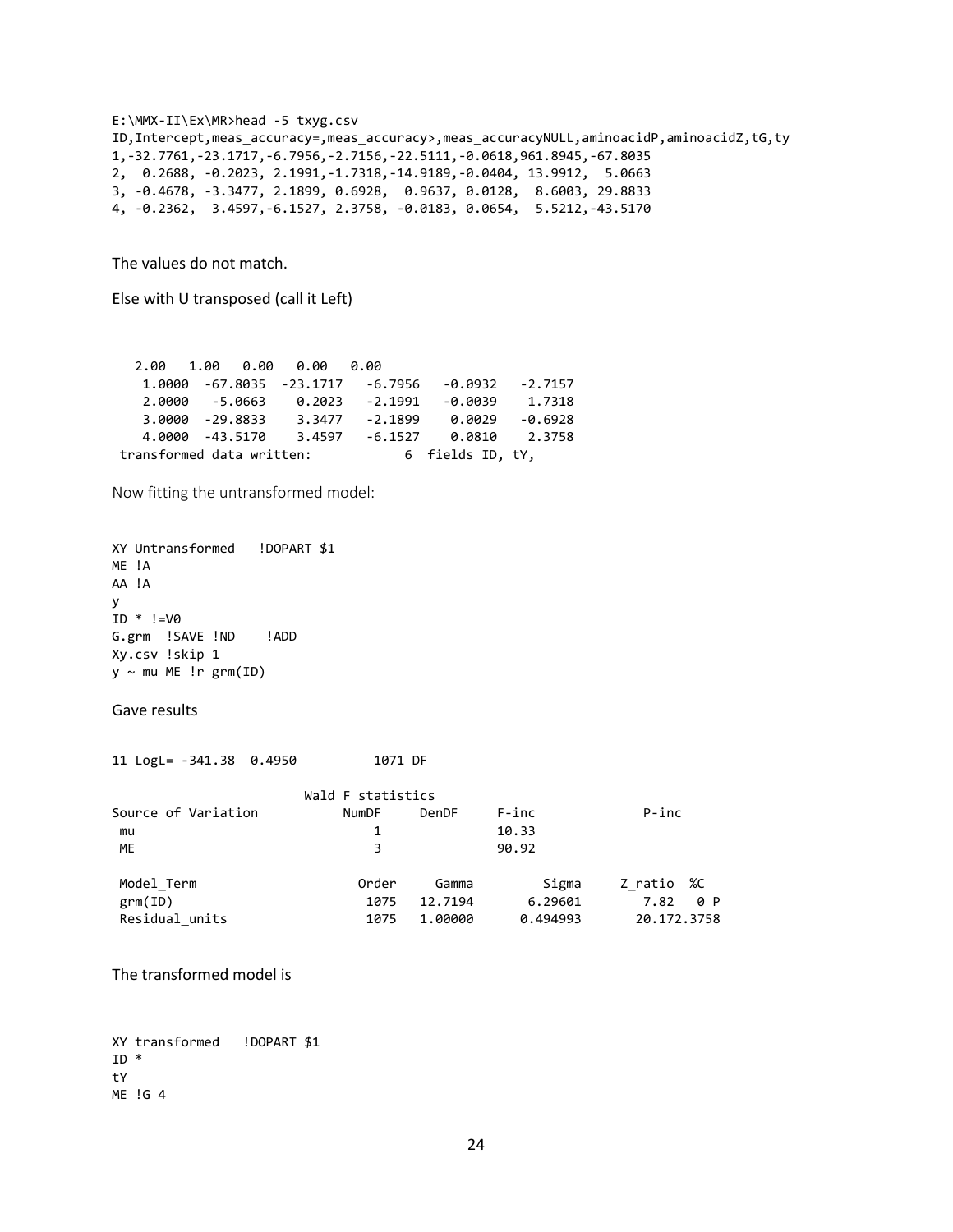G\_D.bgrm !SAVE !ADD Xy\_SAVE\_3.bin  $y \sim mu$  ME !r grm(ID)

In ASReml 4.2 I got

LogL=-341.377 S2= 0.49501 1071 df 12.72

|            | Approximate stratum variance decomposition |                          |          |         |     |                        |          |     |
|------------|--------------------------------------------|--------------------------|----------|---------|-----|------------------------|----------|-----|
| Stratum    |                                            | Degrees-Freedom Variance |          |         |     | Component Coefficients |          |     |
| grm(ID)    |                                            | 256.94                   | 1.64955  |         | 0.2 | 1.0                    |          |     |
|            | Residual Variance                          | 814.06                   | 0.494984 |         | 0.0 | 1.0                    |          |     |
| Model Term |                                            |                          |          | Gamma   |     | Sigma                  | Sigma/SE | % C |
| grm(ID)    |                                            | GRM V                    | 462      | 12.7190 |     | 6.29571                | 7.82     | 0 P |
| Residual   |                                            | SCA V 1075               |          | 1,00000 |     | 0.494984               | 20.18    | 0 P |

Which agrees well with fit that Michael had. But I havn't managed to get Echidna to fit it correctly.

Now this GRM is based on 462 markers and ASReml is fitting just 462 effects.

Doing that in Echidna produces

 *3 LogL= -341.38 0.4950 1071 DF*

*Akaike Information Criterion 686.75 (assuming 2 parameters). Bayesian Information Criterion 696.71*

 *Analysis of tY* 

#### *Wald F statistics*

| Source of Variation | <b>NumDF</b> | <b>DenDF</b> | $F$ -inc | P-inc              |
|---------------------|--------------|--------------|----------|--------------------|
| ΜE                  | 4            |              | 70.77    |                    |
|                     |              |              |          |                    |
| Model Term          | Order        | Gamma        | Sigma    | Z ratio <i>%</i> C |
| qrm(ID)             | 462          | 12.7194      | 6.29622  | 7.83<br>0 P        |
| Residual_units      | 1075         | 1.00000      | 0.495010 | 20.17              |

But this is a bit messy.

Nevertheless, Now try on a TenK example.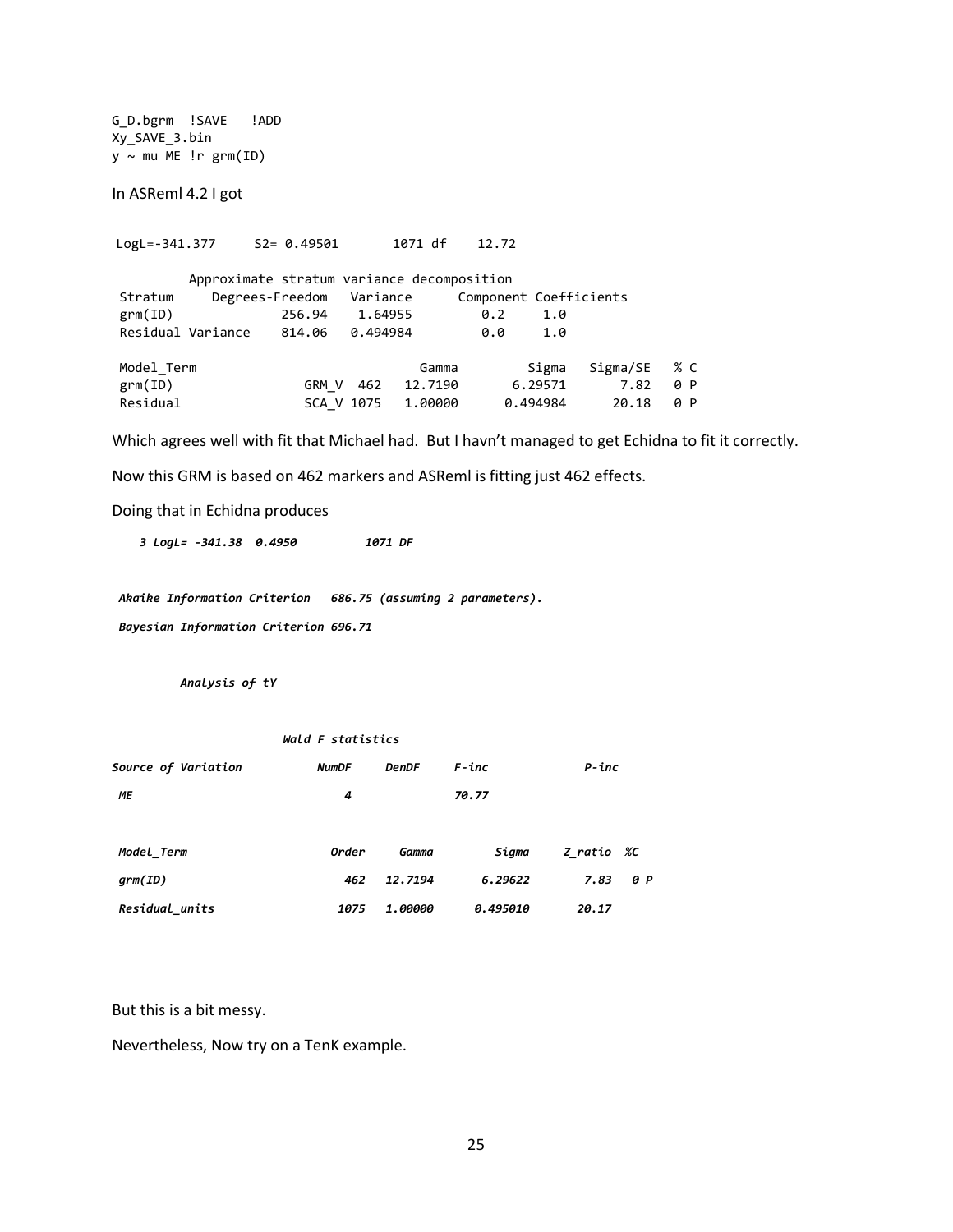Standard analysis of sf5 using G\_t.bgrm took 150s per iteration on Mac and gave results

 1 LogL= -27023.03 100.2 9312 DF 2 LogL= -27003.21 103.2 9312 DF 3 LogL= -26995.47 106.3 9312 DF 4 LogL= -26995.47 106.4 9312 DF Akaike Information Criterion 53994.93 (assuming 2 parameters). Bayesian Information Criterion 54009.21 Analysis of sf5 Wald F statistics Source of Variation MumDF DenDF F-inc P-inc Model Term **Camma** Gamma Sigma Z ratio %C grm1(id) 9688 0.131835E-01 1.40248 1.71 0 P Residual\_units 9688 1.00000 106.381 61.66 cg\_sf5 376 effects fitted. grm1(id) 9688 effects fitted.

Geigen G\_t.bgrm took 36 min on Mac

NB This took 90min (on HP16) to factorise the G\_t.bgrm matrix.

Gtransform G\_t\_U.bgrm data.csv 1 5 1 3

Creates the transformed data file (data\_5.bin)

I then converted G\_t\_D.bgrm to G\_t\_D.giv

And ran the job

Tranformed analysis ID \* tY tCG 376 G\_t\_D.giv dat\_5.bin tY  $\sim$  mu !r grm1(ID) !f tCG

And it took 16 seconds to do 4 iterations and estimate

LogL -52862.20 GenVar 18.26 ResVar 86.71

But this analysis reports 9690 records rather than 9688 due to a bug in the original eigen routine.

While this is a plausible result, it does not agree with the result estimated above. The LogL is not 'correct' because it has used an approximate LogDet.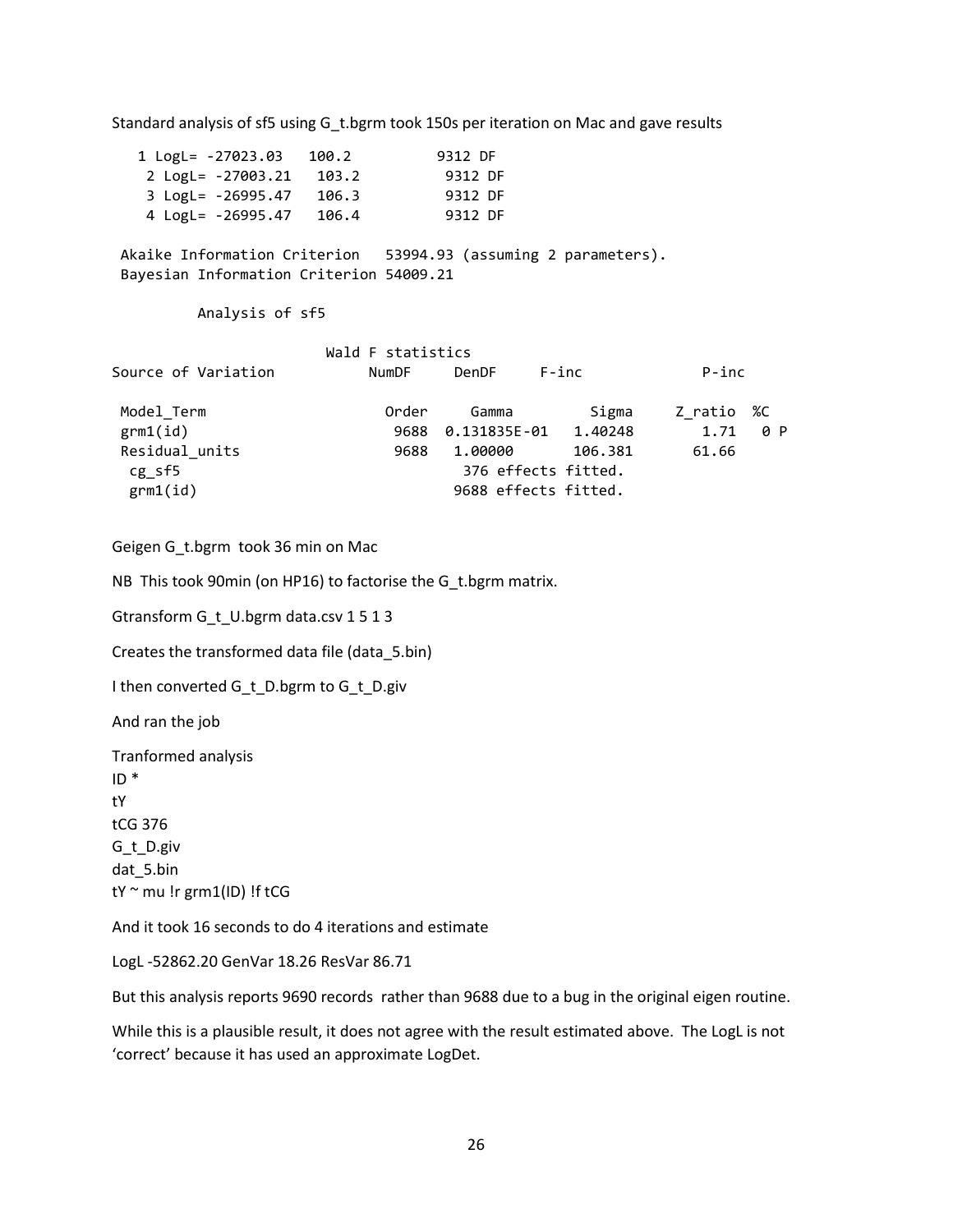Factorising G\_r.bgrm took 11:29 on HP15 (8threads); a22.bgrm took 11:10, G\_t.bgrm took 11:16 and GG.bgrm took 9:46. Presumably GG was faster because it is reduced rank. But Mac took 36 min

So, if I streamline the process: this is faster than the former approach.

### **Detailed results**

```
!REN !ARG 
G_t_U.bgrm data.csv IFFYY !DOPART $1
! id,cg_imf,cg_sf5,imf,sf5
ID 9688
tY4
tY5
tF2 !G 376
tF3 !G 376
G_t_D.bgrm
data_IFFYY.bin
!PART 4
tY4 \sim tF2 !r grm1(ID)
!PART 5
tY5 \sim tF3 !r grm1(ID)
!PART 45
tY4 tY5 \sim -Trait Tr.tF3 !r us(Tr).grm1(ID)
Part 4 produced
Data File: data_IFFYY.bin
Summary of 9688 data records
Variable Levels Miss Zero Min Max Distribution or Mn SD Sk Kt 
 ID 9688 0 0 1 9688
tY4 1 0 0 -23.20 21.94 0.03 4.35 -0.06 2.59
tY5 1 0 0 -211.62 179.69 0.65 38.05 -0.05 2.14
tF2 1 376 0 0 -0.09166 0.08662 0.00037 0.02272 0.00 0.04
tF2 2 376 0 0 -0.21321 0.13912 -0.00003 0.03520 -0.01 0.20
...
tF3 376 376 0 0 -0.91838 1.70472 -0.00007 0.07039 2.95 75.83
Note: Using !DOPART 4
Note: Model is fitting 10064 equations, DENSE portion has 376 equations.
* This job may use 12 processor threads. *
    1 LogL= -23235.41 0.5760 9312 DF
    2 LogL= -23160.65 0.5475 9312 DF
    3 LogL= -23086.23 0.5023 9312 DF
    4 LogL= -23073.32 0.4787 9312 DF
    5 LogL= -23073.17 0.4759 9312 DF
    6 LogL= -23073.17 0.4760 9312 DF
```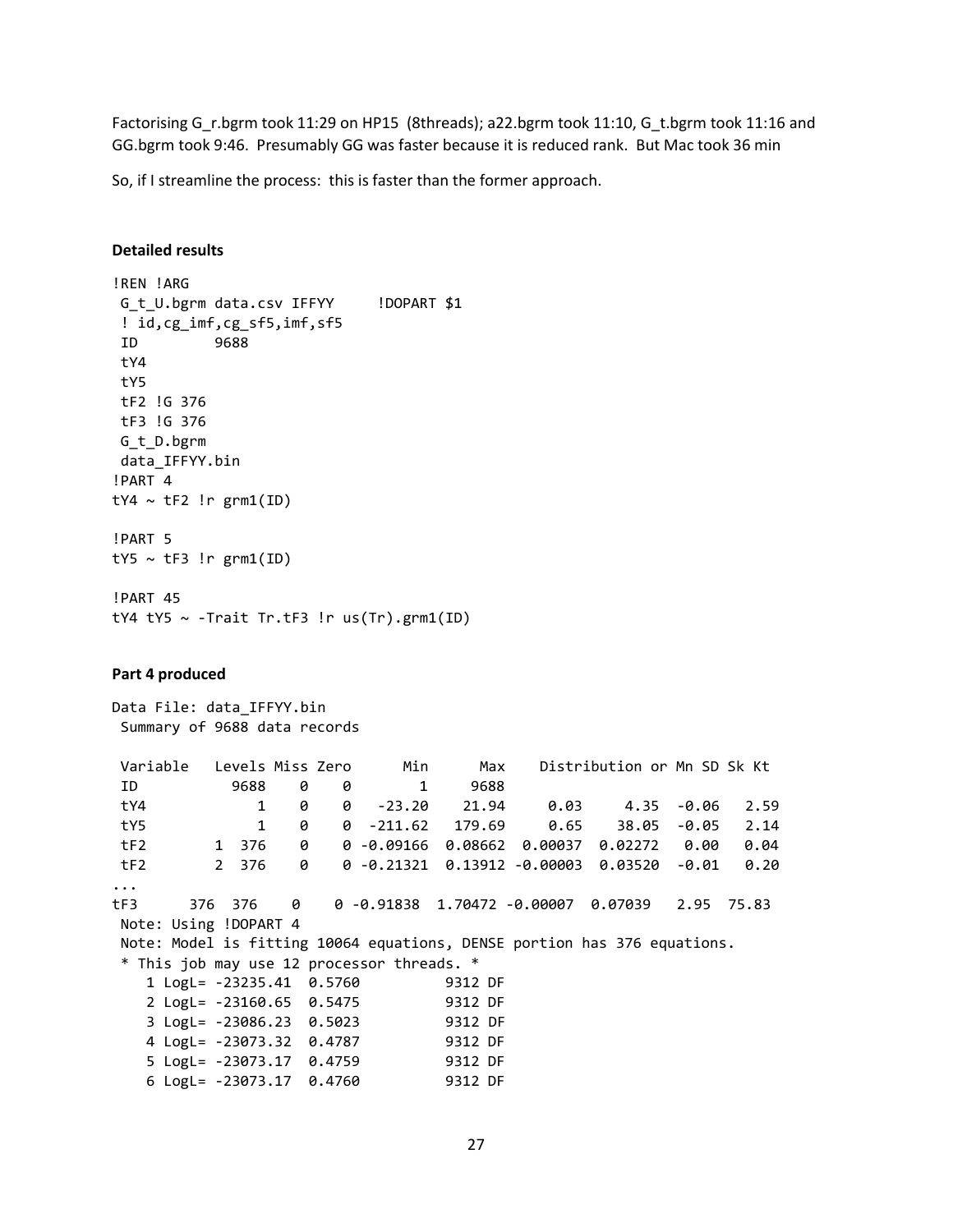Akaike Information Criterion 46150.33 (assuming 2 parameters). Bayesian Information Criterion 46164.61

Analysis of tY4

|                                                  | Wald F statistics |              |                      |          |     |
|--------------------------------------------------|-------------------|--------------|----------------------|----------|-----|
| Source of Variation                              | <b>NumDF</b>      | <b>DenDF</b> | F-inc                | $P$ -inc |     |
| tF2                                              | 376               |              | 973.52               |          |     |
| Model Term                                       | Order             | Gamma        | Sigma                | Z ratio  | %C  |
| grm1(ID)                                         | 9688              | 0.411124     | 0.195691             | 17.77    | 0 P |
| Residual units                                   | 9688              | 1.00000      | 0.475990             | 55.18    |     |
| grm1(ID)                                         |                   |              | 9688 effects fitted. |          |     |
| Finished: Tue Jul 14 15:41:27 2020LogL Converged |                   |              | Gt4                  |          |     |

#### **Part 5 produced**

Note: Model is fitting 10064 equations, DENSE portion has 376 equations. \* This job may use 12 processor threads. \* 1 LogL= -46919.42 93.24 9312 DF 2 LogL= -46898.31 90.68 9312 DF 3 LogL= -46885.57 87.06 9312 DF 4 LogL= -46885.46 86.67 9312 DF 5 LogL= -46885.46 86.70 9312 DF Akaike Information Criterion 93774.92 (assuming 2 parameters).

Bayesian Information Criterion 93789.20

Analysis of tY5

|                                                  | Wald F statistics |              |                      |          |     |
|--------------------------------------------------|-------------------|--------------|----------------------|----------|-----|
| Source of Variation                              | <b>NumDF</b>      | <b>DenDF</b> | $F$ -inc             | $P$ -inc |     |
| tF3                                              | 376               |              | 384.36               |          |     |
| Model Term                                       | Order             | Gamma        | Sigma                | Z ratio  | %C  |
| grm1(ID)                                         | 9688              | 0.211970     | 18.3782              | 13.16    | 0 P |
| Residual units                                   | 9688              | 1,00000      | 86.7018              | 57.59    |     |
| grm1(ID)                                         |                   |              | 9688 effects fitted. |          |     |
| Finished: Tue Jul 14 15:42:36 2020LogL Converged |                   |              | Gt5                  |          |     |

These univariate results can be compared with a summary provided by Li

| Trait Model Vgg Vp                                                            |  | Vres Vgt Va Vg1 Vg2 |  |  |
|-------------------------------------------------------------------------------|--|---------------------|--|--|
| imf      A+G1+G2   0.14    0.7         0.28     0.42     0.15    0.15    0.12 |  |                     |  |  |
| sf5 A+G1+G2 1.98 106.49 80.37 26.13 8.36 3.39 14.37                           |  |                     |  |  |

My results SVD above (fitting just one genetic term at a time)

| Trait | <b>Vres</b> | Vgt | Va    | Vg1 | Vg <sub>2</sub> |
|-------|-------------|-----|-------|-----|-----------------|
| imf   | 0.25        |     | 0.46  |     |                 |
| sf5   | 74.98       |     | 33.19 |     |                 |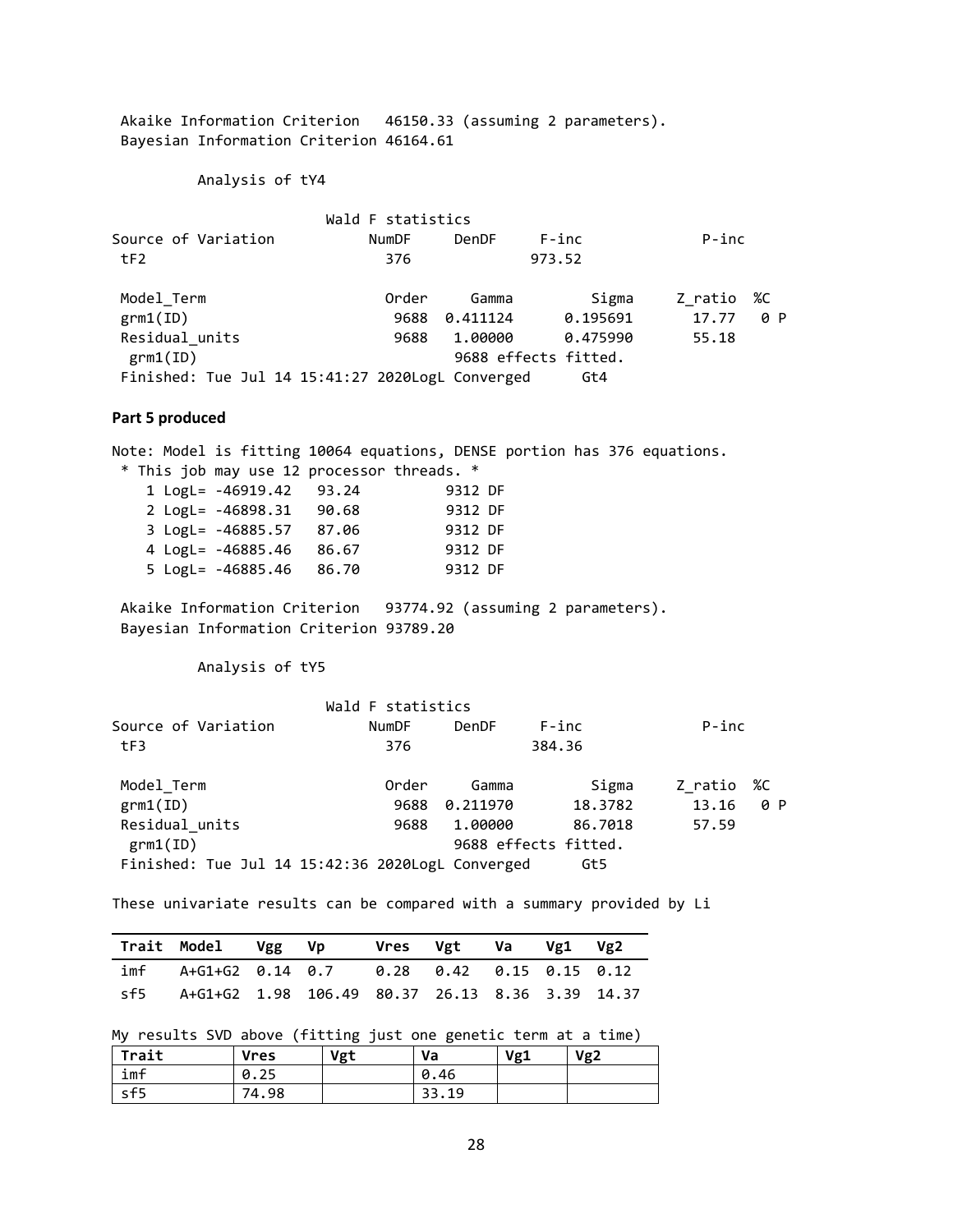| imf | 0.360 |  | 0.344 |       |
|-----|-------|--|-------|-------|
| sf5 | 82.64 |  | 24.82 |       |
| imf | 0.477 |  |       | 0.196 |
| sf5 | 86    |  |       | 18    |

**Part 45 produced**

fit grm1(ID) 9688 0.411124 0.195691 17.77 0 P \* This job may use 12 processor threads. \* 1 LogL= -89484.65 18624 DF 2 LogL= -85259.08 18624 DF 3 LogL= -78103.09 18624 DF 4 LogL= -75132.47 18624 DF 5 LogL= -71611.42 18624 DF 6 LogL= -70004.81 18624 DF 7 LogL= -69811.52 18624 DF 8 LogL= -69791.67 18624 DF 9 LogL= -69791.60 18624 DF 10 LogL= -69791.60 18624 DF Akaike Information Criterion 139595.20 (assuming 6 parameters). Bayesian Information Criterion 139642.19 Analysis of tY4 tY5 Wald F statistics Source of Variation 6 NumDF DenDF F-inc P-inc Tr.tF3 752 781.99 Model\_Term **Camma** Gamma Cigma Z\_ratio %C us(Tr).grm1(ID) 19376 effects us(Tr)\_V 1 1 2 0.194099 0.194099 17.70 0 P us(Tr)\_C 2 1 2 -0.751916 -0.751916 -8.30 0 P us(Tr)\_V 2 2 2 18.0471 18.0471 13.07 0 P units.us(Trait) 19376 effects us(Trait)\_V 2 0.476706 0.476706 55.18 0 P us(Trait)\_C 2 -0.946800 -0.946800 -11.58 0 P us(Trait)\_V 2 86.8833 86.8833 57.66 0 P Covariance\Variance\Correlations for us(Tr) in us(Tr).grm1(ID) 0.194099 -0.4017 -0.751916 18.047076 Covariance\Variance\Correlations for us(Trait) in units.us(Trait) 0.476706 -0.1471 -0.946800 86.883325 us(Tr).grm1(ID) 19376 effects fitted. Warning: An updated US matrix was not positive definite!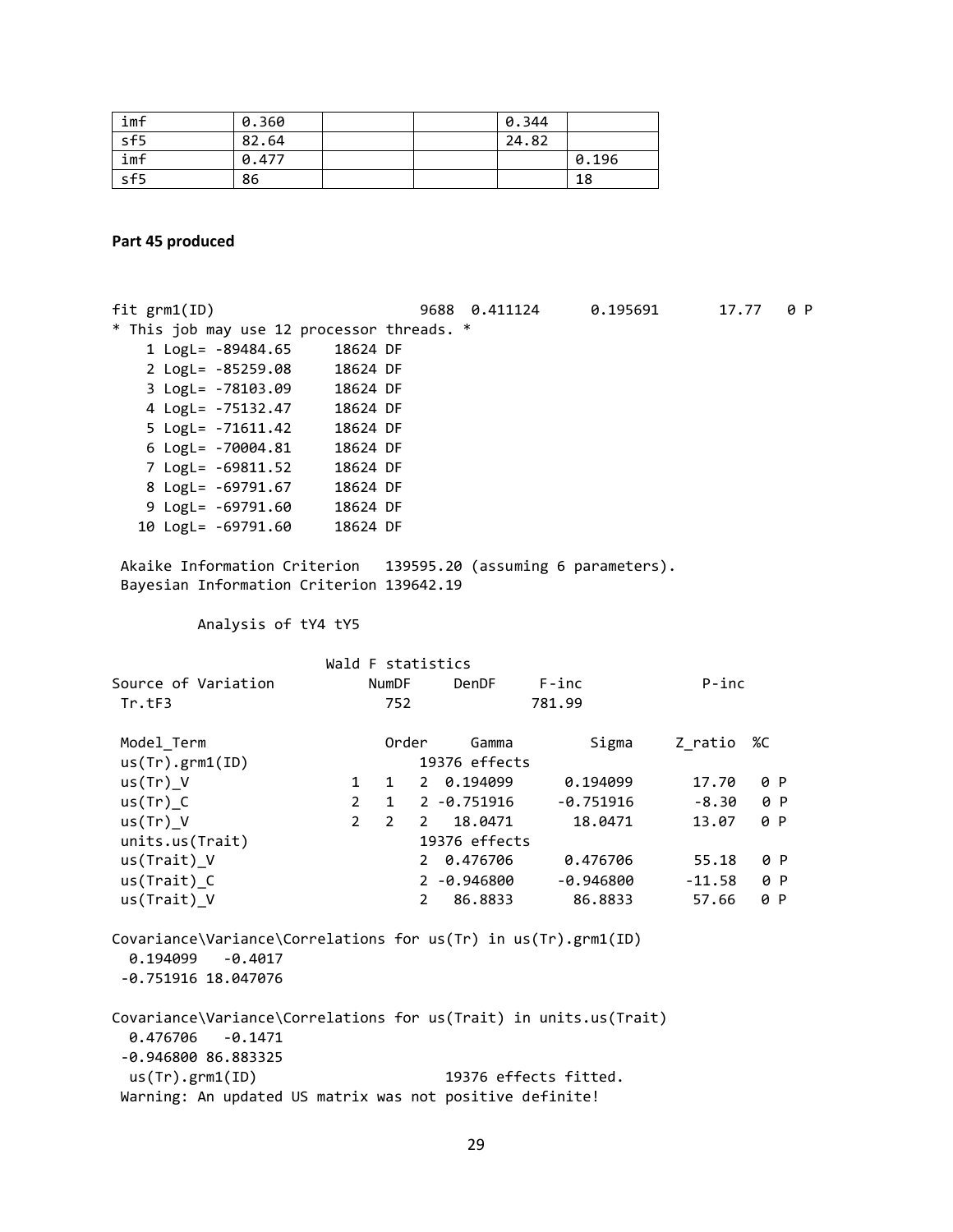This job took 4:22 mm:ss (26s per iteration). The bivariate results are consistent with the univariate results (which took 9 s for 5 iterations). There is a negative covariance between the traits.

| Trait      | <b>Vres</b>   | Vgt | <b>A22</b><br>Va | $Vg1 G_r$      | Vg2 G_t       |
|------------|---------------|-----|------------------|----------------|---------------|
| Imf        | 0.255         |     | 0.453            |                |               |
| Imf<br>xf5 | $-.318$ 75.88 |     | $-1.63$ 32.11    |                |               |
| Imf        | 0.361         |     |                  | 0.343          |               |
| Imf<br>xf5 | $-.677$ 82.95 |     |                  | $-1.215$ 24.37 |               |
| Imf        | 0.477         |     |                  |                | 0.194         |
| Imf<br>xf5 | $-0.94786.88$ |     |                  |                | $-.752$ 18.05 |
|            |               |     |                  |                |               |
|            |               |     |                  |                |               |
|            |               |     |                  |                |               |

Summary

These components are consistent with Li's results given the low correlation between these traits and that having multiple terms spreads the variance among the terms.

My current concern is that when I fitted these models in the traditional way, the genetic variances were much smaller.

My previous results for the standard and mrm models assumed that ped.csv defined the order of genotypes in the ,bgrm files which differed from the order in the data.csv file. These SVD results assumed the data order and .bgrm orders were the same. Refitting the earlier models on this assumption generates the following results!

Univariate results from MRM analyses. LogL: imf -2685.55 sf5 -26638.86

| Trait | Model                                                   | Vgg  | <b>Solution</b> Vp | Vres | Vgt | - Va                              | Vg1. | Vg2 |
|-------|---------------------------------------------------------|------|--------------------|------|-----|-----------------------------------|------|-----|
| imf   | mrm1234  0.00  0.700  0.260  0.440  0.148  0.164  0.128 |      |                    |      |     |                                   |      |     |
| sf5   | mrm1234                                                 | 0.95 |                    |      |     | 106.49 78.23 7.37 7.44 4.47 15.46 |      |     |

#### My results fitting just one genetic term at a time

| Trait | LogL       | time          | <b>Vres</b> | Va    | Vg1   | Vg2   |
|-------|------------|---------------|-------------|-------|-------|-------|
| imf   | $-3043.13$ | $9x10 *$      | 0.252       | 0.456 |       |       |
| imf   | $-2862.89$ | 7x19<br>$***$ | 0.360       |       | 0.344 |       |
| imf   | $-2839.34$ | 6x2.2         | 0.477       |       |       | 0.196 |
| sf5   | $-26832.2$ | 2x2.5         | 74.98       | 33.19 |       |       |
| sf5   | $-26757.5$ | 5x10.5        | 82.64       |       | 24.82 |       |
| sf5   | $-26651.6$ | 5x11.5        | 86.70       |       |       | 18.38 |
|       |            |               |             |       |       |       |

• Oddly, the imf\_Va run took 2.2 min for most iterations but #5 took 41m and #6 took 31 min.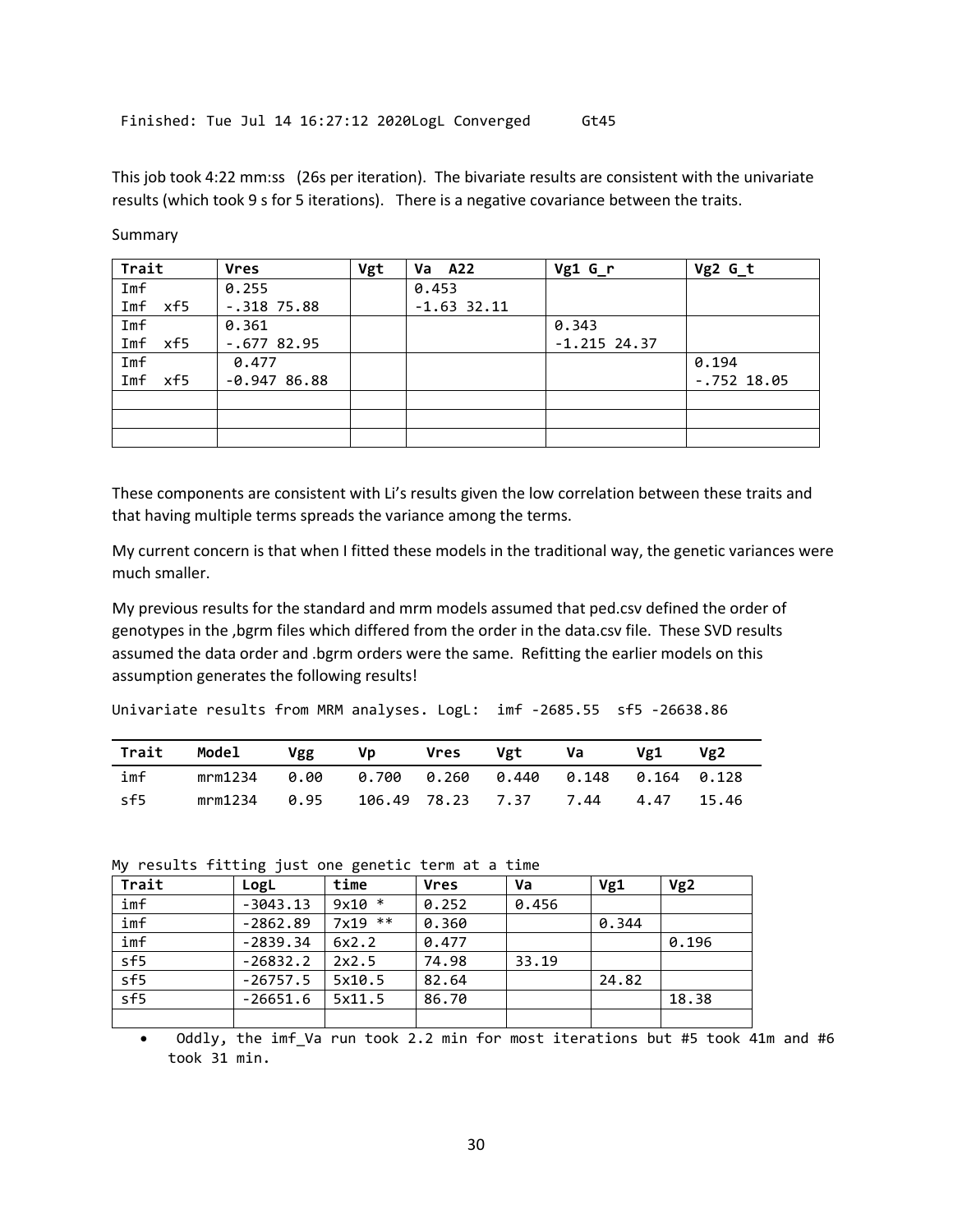• The imf Vg1 run took 2.2 min for most iterations but #2 took 19m and #7 took 16 min. Rerunning the job for extra timing details, #5 took 950 sec (instead of 85) as if it was not using multiple threads!

## **Bivariate MRM refitting**

Analysis of Ximf (= -10 x imf) and sf5

*Common genetic effects*

LogL -50,854.26 6 iterations took 10.4 min each (1.00 FOLD)

| Mrm $-$ covariance   8.51 |           | 8.81      | 9.93         | 0.80         |  |
|---------------------------|-----------|-----------|--------------|--------------|--|
|                           |           |           |              |              |  |
| Residual                  | Va        | Vr        | Vt           | Vg           |  |
| 38.65                     | 8.51      | 8.81      | 9.93         | 0.80         |  |
| $-7.72$ 83.46             | 8.51 8.51 | 8.81 8.81 | 9.93<br>9.93 | 0.80<br>0.80 |  |
|                           |           |           |              |              |  |

The Vg component is probably not significant (Z-ratio 0.75)

## *Independent genetic effects*

|  | LogL -50,646.72 6 iterations took 32.8 min each (3:16:00) (1.56 FOLD) |  |
|--|-----------------------------------------------------------------------|--|
|--|-----------------------------------------------------------------------|--|

| $Mrm - Ximf$ | 14.33       | 15.59       | 12.07         | 0.18         |
|--------------|-------------|-------------|---------------|--------------|
| $Mrm-Sf5$    | 7.29        | 3.85        | 14.49         | 0.86         |
|              |             |             |               |              |
| Residual     | Va          | Vr          | Vt            | Vg           |
| 27.14        | 14.33       | 15.59       | 12.07         | 0.18         |
| 11.22 79.42  | $0.00$ 7.29 | $0.00$ 3.85 | 0.00<br>14.49 | 0.00<br>0.86 |
|              |             |             |               |              |

33 min per iteration is roughly 10.4 x 2 x 1.56

The Vg components are not significant (Z-rations 0.25 and 0.68).

## *Correlated*

LogL -50599.11, iterations took 80 min each (2.25 FOLD)

The table reports parameter values from iteration 4 (see below).

| $Mrm - covariance$   | 3.889          | 2.701          | 6.126           | 0.973          |
|----------------------|----------------|----------------|-----------------|----------------|
| $Mrm - Ximf$         | 10.620         |                | 6.529           | $-3.406$       |
| $Mrm - sfs$<br>2.881 |                | 2.375          | 8.824           | $-0.155$       |
|                      |                |                |                 |                |
| Residual             | Va             | Vr             | Vt              | Vg             |
| 26.212               | 14.509         | 16.439         | 12.655          | $-2.433$       |
| 4.598<br>78.450      | 3.889<br>6.770 | 2.701<br>5.076 | 14.950<br>6.126 | 0.818<br>0.973 |

Expected time: 10.4 x 3 x 2.25 = 70.2 min per iteration. Actual time was 80min.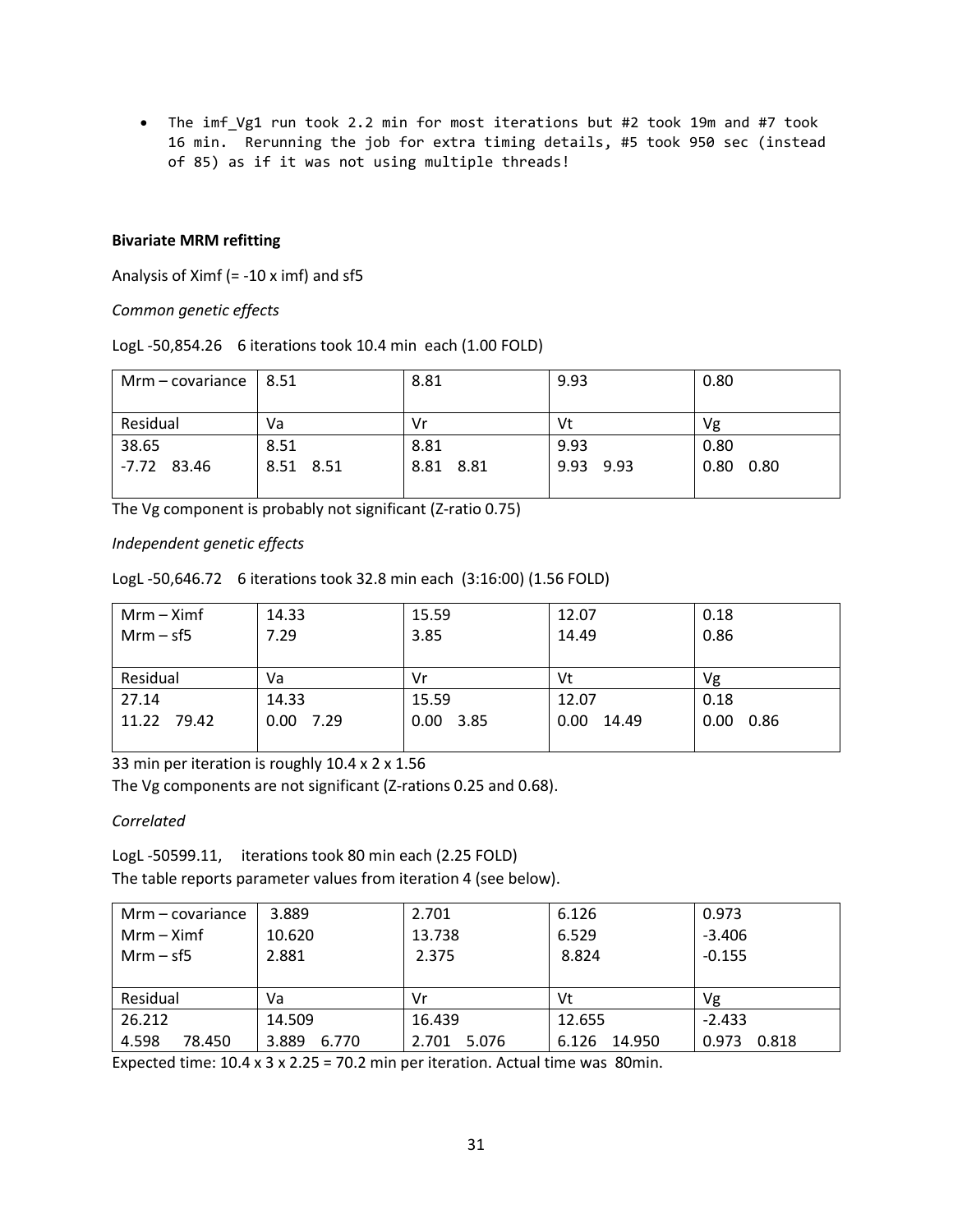The LogL at iteration 7 was -50,587 but then dropped down to -50,598 at iteration 11 before starting to rise again. I stopped the iteration at iteration 13. The residual variance remained reasonably stable but the specific variances are moving between sources as shown in the following table.

|                  |             |       | Covariance |       |          |                 | Residual      |                 |  |
|------------------|-------------|-------|------------|-------|----------|-----------------|---------------|-----------------|--|
| <b>Iteration</b> | LogL        | Va    | Vr         | Vt    | Vg       | $\sigma^2_{11}$ | $\sigma_{12}$ | $\sigma^2_{22}$ |  |
| 1                | $-50740.42$ | 1.214 | 0.214      | 0.214 | 0.214    | 33.399          | 10.230        | 81.567          |  |
| 2                | -50666.09   | 2.584 | 0.941      | 1.489 | 0.521    | 30.533          | 8.170         | 80.638          |  |
| 3                | $-50601.69$ | 3.702 | 2.256      | 4.340 | 0.680    | 26.962          | 5.339         | 78.973          |  |
| 4                | $-50599.11$ | 3.889 | 2.701      | 6.126 | 0.973    | 26.212          | 4.598         | 78.450          |  |
| 5                | $-50603.77$ | 2.554 | 4.257      | 6.459 | $-0.090$ | 25.418          | 4.610         | 78.845          |  |
| 6                | -50600.89   | 3.707 | 3.076      | 6.192 | 2.032    | 25.983          | 4.569         | 78.649          |  |
| $\overline{7}$   | $-50578.62$ | 0.020 | 4.983      | 6.635 | 1.480    | 24.950          | 6.065         | 76.801          |  |
| 8                | $-50582.80$ | 0.709 | 4.331      | 6.635 | 1.719    | 25.313          | 5.800         | 77.269          |  |
| 9                | -50591.34   | 1.008 | 4.222      | 6.576 | 1.734    | 25.441          | 5.678         | 77.214          |  |
| 10               | $-50596.27$ | 1.588 | 3.991      | 6.390 | 1.362    | 25.809          | 5.488         | 76.225          |  |
| 11               | -50598.02   | 1.909 | 4.287      | 6.333 | $-6.206$ | 26.249          | 5.189         | 73.654          |  |
| 12               | $-50595.81$ | 3.133 | 3.397      | 6.314 | 2.654    | 26.014          | 4.741         | 78.822          |  |
| 13               | $-50605.74$ | 3.376 | 3.684      | 6.134 | 2.251    | 26.042          | 4.424         | 79.605          |  |
|                  |             | 3.400 | 3.935      | 6.128 | 1.970    | 26.077          | 4.281         | 80.004          |  |

| Iteration | Ximf specific variance |        |       |          | Sf5 specific variance |          |       |           |
|-----------|------------------------|--------|-------|----------|-----------------------|----------|-------|-----------|
|           | Va                     | Vr     | Vt    | Vg       | Va                    | Vr       | Vt    | Vg        |
| 1         | 13.214                 | 12.214 | 7.214 | 13.214   | 13.214                | 0.214    | 3.214 | 0.214     |
| 2         | 11.698                 | 12.979 | 7.499 | 3.616    | 9.797                 | 0.738    | 4.389 | $-0.116$  |
| 3         | 10.687                 | 13.600 | 7.139 | $-2.604$ | 4.650                 | 1.702    | 7.084 | $-0.087$  |
| 4         | 10.620                 | 13.738 | 6.529 | $-3.406$ | 2.881                 | 2.375    | 8.824 | $-0.155$  |
| 5         | 14.530                 | 9.882  | 6.097 | 0.568    | 4.888                 | $-0.230$ | 8.531 | 1.534     |
| 6         | 11.086                 | 13.380 | 6.402 | $-2.872$ | 3.064                 | 1.818    | 8.996 | $-2.843$  |
| 7         | 17.085                 | 10.335 | 5.767 | $-1.637$ | 12.305                | $-3.195$ | 7.482 | $-3.053$  |
| 8         | 15.568                 | 11.527 | 5.838 | $-1.609$ | 11.562                | $-2.801$ | 7.459 | $-3.356$  |
| 9         | 15.002                 | 11.732 | 5.921 | $-1.572$ | 11.159                | $-2.533$ | 7.553 | $-3.505$  |
| 10        | 13.707                 | 12.185 | 6.181 | $-1.086$ | 11.070                | $-1.456$ | 7.696 | $-4.545$  |
| 11        | 12.490                 | 12.177 | 6.321 | 9.226    | 15.204                | $-2.419$ | 7.089 | $-8.450$  |
| 12        | 11.693                 | 13.022 | 6.251 | $-1.857$ | 3.345                 | 1.762    | 8.766 | $-8.676$  |
| 13        | 11.471                 | 12.597 | 6.521 | $-2.174$ | 3.476                 | 0.470    | 8.592 | $-10.367$ |
|           | 11.396                 | 12.344 | 6.531 | $-1.732$ | 3.925                 | $-0.835$ | 8.267 | $-8.885$  |
| Zratio    | 4.28                   | 6.56   | 5.79  | $-1.17$  | 1.41                  | $-0.39$  | 5.85  | $-12.83$  |

It is evident the LogL at iteration 3/4 was better than at iteration 13. This indicates the model is over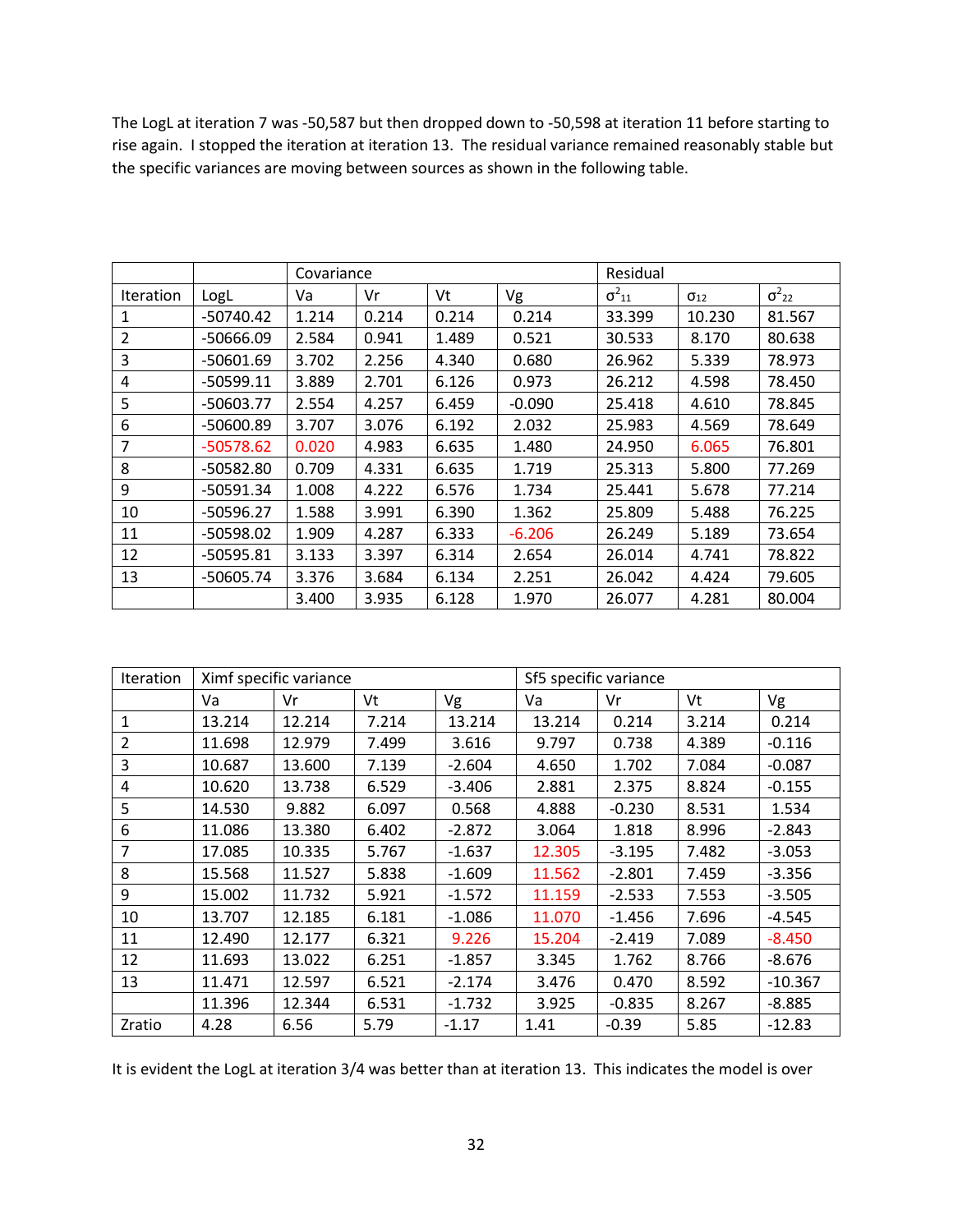parameterized. Va, Vr and Vg components are unstable. If we made the usual assumption that the matrices should be positive definite, we impose that restriction, which would affect the Vg matrix.

I reset the constraint on the specific variance to P (positive) and continued with !SLOW qualifier and the model converged to the following results (but !SLOW may not have been required).

| $Mrm - covariance$ | 3.794          | 3.035          | 6.232           | 0.750        |  |
|--------------------|----------------|----------------|-----------------|--------------|--|
| $Mrm - Ximf$       | 10.810         | 13.520         | 6.344           | 0.000        |  |
| $Mrm - sf5$        | 3.020          | 1.827          | 8.930           | 0.000        |  |
|                    |                |                |                 |              |  |
| Residual           | Va             | Vr             | Vt              | Vg           |  |
| 26.094             | 14.604         | 16.555         | 12.576          | 0.75         |  |
| 4.486<br>78.665    | 3.794<br>6.814 | 3.035<br>4.862 | 6.232<br>15.162 | 0.75<br>0.75 |  |

LogL -50600.17

## **Comments on SVD approach**

The eigen analysis is the most demanding part of the SVD approach. The MKL routine requires about  $5N<sup>2</sup>$  cells of memory. The process ran much faster on my 32Gb (12m) machine than on my 16Gb machines (90m and 45m) on a N=9688. I do not understand why.

Time for transforming the data depends on the number of columns in the design matrix but was under a minute for 10000 records and 700 columns.

The limitations of this approach are that it only permits to 1 genomic relationship and the grm matrix ids must match the data file ids in order. If there are lots of traits, we can quickly perform univariate and bivariate analyses.

The fitted effects from the SVD are correct except for the genomic factor in that we have predicted Uu rather than u. So we need a procedure to premultiply by U' to get U'Uu = u.

## **Comments on MRM approach**

The SCORE calculation is the most demanding part of the MRM approach.

It handles multiple GRM matrices simultaneously with little penalty for adding more. It is however not easily extended to bivariate analyses.

# Things to do

1 Incorporate GEigen and Gtransform into Echidna.

2 Convert SVD blups back to correlated effects.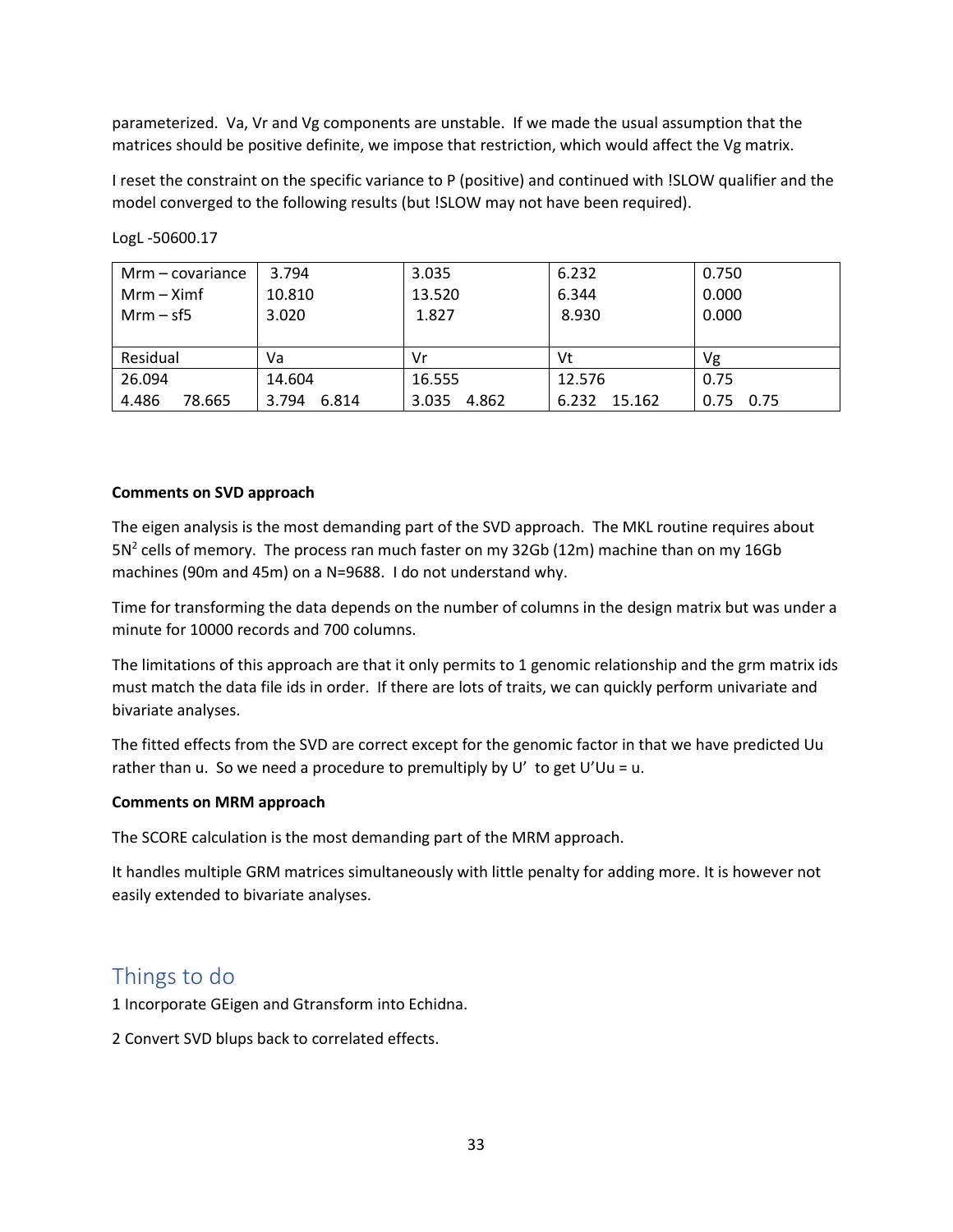```
Appendix 1: gcta.log (part)
*******************************************************************
* Genome-wide Complex Trait Analysis (GCTA)
* version 1.92.3 beta3 Linux
* (C) 2010-2019, The University of Queensland
* Please report bugs to Jian Yang <jian.yang@uq.edu.au>
*******************************************************************
Analysis started at 13:17:33 UTC on Tue Apr 21 2020.
Hostname: agbusheep1.une.edu.au
Accepted options:
--reml
--reml-no-lrt
--reml-pred-rand
--reml-est-fix
--mgrm-bin raneff_gcta.txt
--pheno ../pheno.dat
--covar ../cg.dat
--out gcta
--threads 28
Note: the program will be running on 28 threads.
Reading phenotypes from [../pheno.dat].
Non-missing phenotypes of 10580 individuals are included from [../pheno.dat].
Reading discrete covariate(s) from [../cg.dat].
1 discrete covariate(s) of 10580 individuals are included from [../cg.dat].
There are 2 GRM file names specified in the file [raneff_gcta.txt].
Reading the GRM from the 1th file ...
Reading IDs of the GRM from [../gg.grm.id].
31572 IDs read from [../gg.grm.id].
Reading the GRM from [../gg.grm.bin].
GRM for 31572 individuals are included from [../gg.grm.bin].
Reading the GRM from the 2th file ...
Reading IDs of the GRM from [../grm1.grm.id].
31572 IDs read from [../grm1.grm.id].
Reading the GRM from [../grm1.grm.bin].
GRM for 31572 individuals are included from [../grm1.grm.bin].
1 discrete variable(s) included as covariate(s).
10580 individuals are in common in these files.
Performing REML analysis ... (Note: may take hours depending on sample size).
10580 observations, 395 fixed effect(s), and 3 variance component(s)(including residual 
variance).
Calculating prior values of variance components by EM-REML ...
Updated prior values: 0.310566 0.323125 0.339457
logL: -3244.63
Running AI-REML algorithm ...
Iter. logL V(G1) V(G2) V(e)1 -3207.42 0.18851 0.31844 0.35191
2 -3199.73 0.13330 0.31502 0.36096
3 -3196.02 0.10269 0.31260 0.36741
4 -3194.19 0.08377 0.31092 0.37195
5 -3193.29 0.07119 0.30978 0.37511
6 -3192.83 0.04330 0.30737 0.38203
```